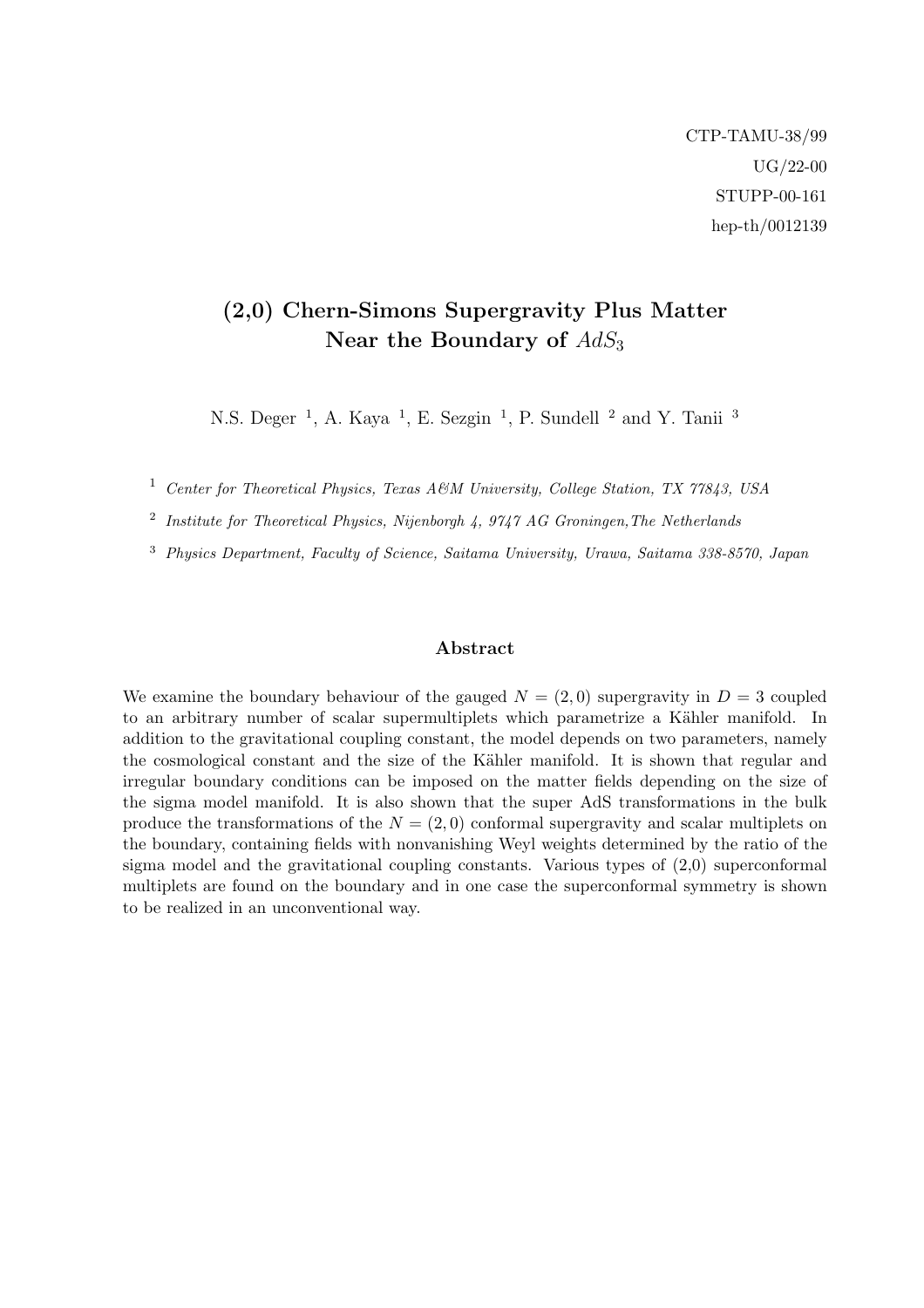## **1 Introduction**

In probing various aspects of the remarkable connections between anti de Sitter and conformal supergravity theories, the  $AdS_3/CFT_2$  correspondence in particular provides a relatively more manageable case to study. At the same time, some novel features arise due to the fact that AdS supergravity in  $D = 3$  is essentially non-dynamical. Nonetheless,  $AdS_3$  supergravity plays a significant role in the description of the matter fields to which it couples. As a step towards a detailed study of the amplitudes, anomalies and other significant properties of this type of theories, it is useful to determine precisely the behaviour of the AdS supersymmetry transformations at the boundary. This problem has been examined for pure  $N \leq 2$  *AdS*<sub>3</sub> supergravity in [1], pure  $N = 4$   $AdS_3$  supergravity in [2]<sup>1</sup>, the maximal  $AdS_7$  supergravity in [5], the maximal  $F(4)$ *AdS*<sup>6</sup> supergravity in [6] and the minimal *AdS*<sup>5</sup> supergravity in [7], where it was shown that the correct transformations rules of the boundary conformal supergravities indeed follow from a careful study of the bulk super AdS transformations. However, a similar analysis does not seem to have been carried out so far for matter coupled AdS supergravities which should shed further light on the AdS/CFT duality questions in the context of M-theory in backgrounds with less than maximal supersymmetry. Our aim in this paper is to fill this gap.

AdS supergravities are based on AdS superalgebras. Given the fact that the AdS group in  $2 + 1$  dimensions is a product of two factors as  $SO(2, 2) = SO(2, 1)_L \times SO(2, 1)_R$ , the super AdS group itself has the factored form  $G_L \times G_R$ . It turns out that there are many choices for  $G_{L,R}$ , the most typical case being  $OSp(2,p) \times OSp(2,q)$ , where p and q are not necessarily equal. The supergravity theories based on these algebras will be referred to as the  $N = (p, q)$ *AdS*<sup>3</sup> supergravities. They have been constructed as Chern-Simons gauged theories long ago by Achucarro and Townsend [8]. However, very little is known so far about their matter couplings. In fact, the only cases studied until now seem to be the  $N = (2,0)$   $AdS_3$  supergravity coupled to an arbitrary number of scalar supermultiplets [9, 10] and  $N = (16, 0)$   $AdS_3$  supergravity with an exceptional sigma model sector [11]. The models constructed in [9] and [10] are significantly different from each other, stemming from the fact that the scalar fields are neutral under the  $U(1)$  R-symmetry group in the model of [9], but charged in the model of [10]. The Izquierdo-Townsend model has only one free parameter, namely the cosmological constant, in addition to the gravitational constant, unlike the model of [10], where there is the additional parameter that measures the size of the sigma model manifold. In fact, the  $U(1)$  charge carried by the scalar fields is related to this size, and as we will show in this paper, the limit in which the  $U(1)$  charge vanishes implies a flat sigma model manifold, and the models of [9] and [10] do indeed agree in that case.

The model studied here is expected to arise from a compactification of *M*-theory. The much studied compactification of Type IIB theory on  $AdS_3 \times S^3 \times K$ , where *K* is essentially  $T^4$  or *K*3, gives rise to  $N = (4, 4)$  or  $N = (4, 0)$  *AdS*<sub>3</sub> supergravities coupled to matter. The spectra of these theories are known [12, 13] but not their actions so far. Whether our  $N = (2, 0)$  model arises as a consistent truncation of such theories remains to be seen.

<sup>&</sup>lt;sup>1</sup>Various aspects of the AdS/CFT correspondence for pure supergravities in  $D = 3$ , in particular the asymptotic symmetries, have been studied in [3, 4].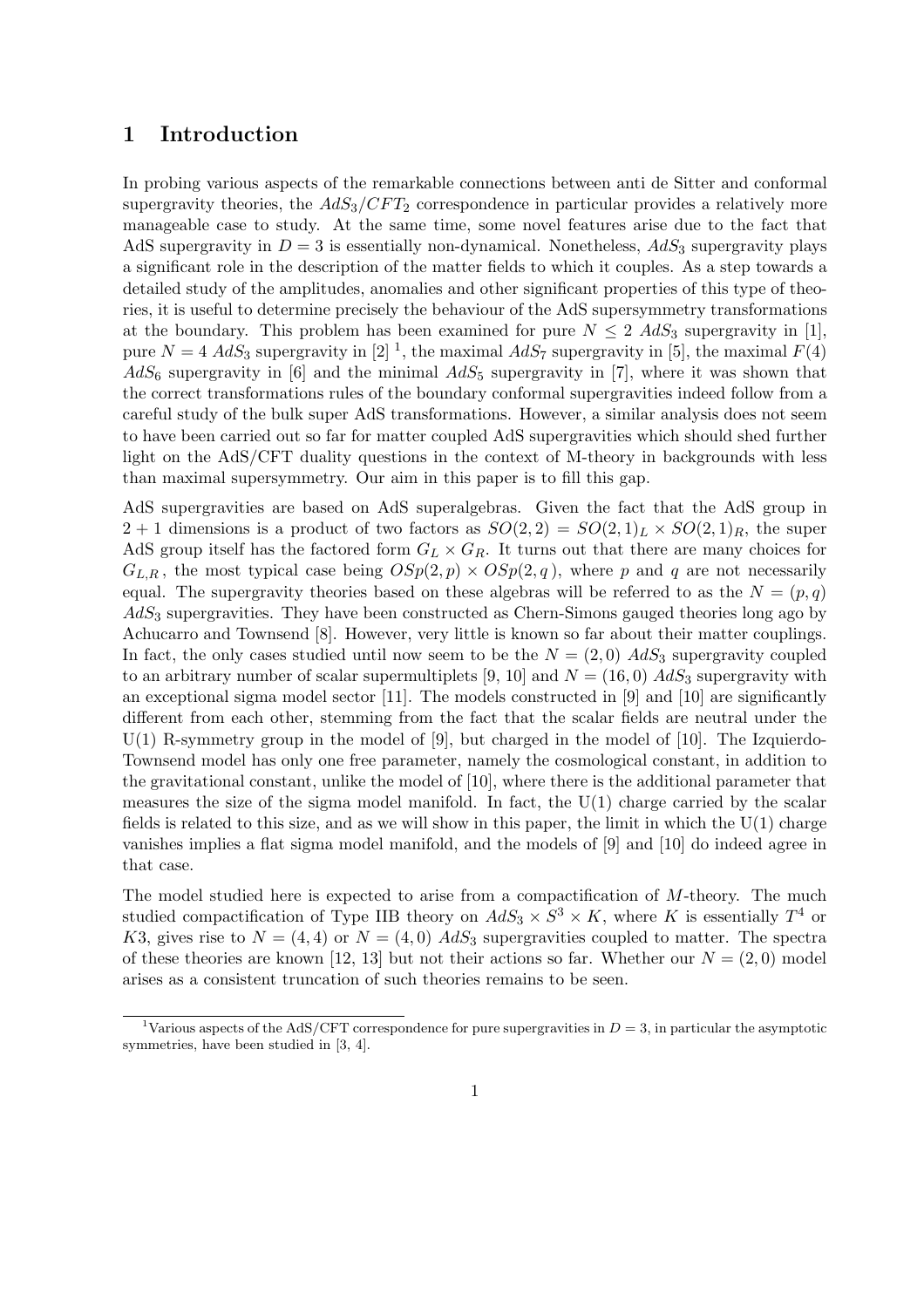The super AdS transformations in the bulk theory studied here are shown to produce the transformations of  $N = (2, 0)$  conformal supergravity coupled to scalar multiplets with nonvanishing Weyl weight determined by the ratio of the Kähler sigma model manifold and the gravitational coupling constant. In doing so, the so called regular and irregular boundary conditions are utilized [14, 15]. These choices of boundary conditions result in the phenomenon in which scalar fields in AdS space of sufficiently negative mass-squared can be associated with CFT operators of two possible dimensions. An example of this has been discussed in [15] in the context of  $AdS_5 \times T^{1,1}$  compactification of Type IIB string theory. Here, we provide another example of this phenomenon and show explicitly the resulting CFT supergravity plus matter symmetry transformations. In doing so, we find an interesting conformal supermultiplet structure that involves a submultiplet of fields that transform into each other. In this novel multiplet the superconformal symmetry is realized in an unconventional fashion.

The (2*,* 0) model is described in the next section. The relation between the models of [9] and [10] is described in Section 3. The boundary conditions and the linearized field equations are given in Section 4, and the bosonic and fermionic symmetries of the boundary CFT are obtained in Section 5. Concluding remarks are contained in Section 6.

# **2 The Matter Coupled N=(2,0) AdS**<sup>3</sup> **Supergravity**

The  $N = (2, 0)$   $AdS_3$  supergravity multiplet consists of a graviton  $e_\mu{}^a$ , two Majorana gravitini  $\psi_{\mu}$  (with the *SO*(2) spinor index suppressed) and an *SO*(2) gauge field  $A_{\mu}$ . The *n* copies of the  $N = (2, 0)$  scalar multiplet, on the other hand, consists of 2*n* real scalar fields  $\phi^{\alpha}(\alpha = 1, ..., 2n)$ and 2*n* Majorana fermions  $\lambda^r$  ( $r = 1, ..., n$  and the  $SO(2)$  spinor indices are suppressed).

In [10], the sigma model manifold *M* was taken to be a coset space of the form  $G/H \times SO(2)$ where *G* can be compact or non-compact and  $H \times SO(2)$  is the maximal compact subgroup of *G*, where *SO*(2) is the *R*-symmetry group. In particular, the following cases are considered [10]

$$
M_{+} = \frac{SO(n+2)}{SO(n) \times SO(2)} , \qquad M_{-} = \frac{SO(n,2)}{SO(n) \times SO(2)} . \tag{2.1}
$$

The results can be readily translated to the case of  $G/H \times U(1)$  with  $G = SU(n+1)$  or  $SU(n,1)$ and  $H = SU(n)$ .

Key ingredients in the description of the model are the matrices  $(L_I{}^i, L_I{}^r)$  where  $I = 1, ..., n +$ 2*,*  $i = 1, 2, r = 1, \ldots, n$ , which form a representative of the coset  $M_{\pm}$ . It follows that

$$
L_I{}^i L^{Ij} = \pm \delta^{ij} , \qquad L_I{}^r L^{Is} = \delta^{rs} , \qquad L_I{}^i L^{Ir} = 0 ,
$$
  

$$
\pm L_I{}^i L^{Ji} + L_I{}^r L^{Jr} = \delta_I^J ,
$$
 (2.2)

where  $\pm$  correspond to the scalar manifolds  $M_{\pm}$ . The  $SO(n)$ ,  $SO(2)$  and  $SO(n + 2)$  vector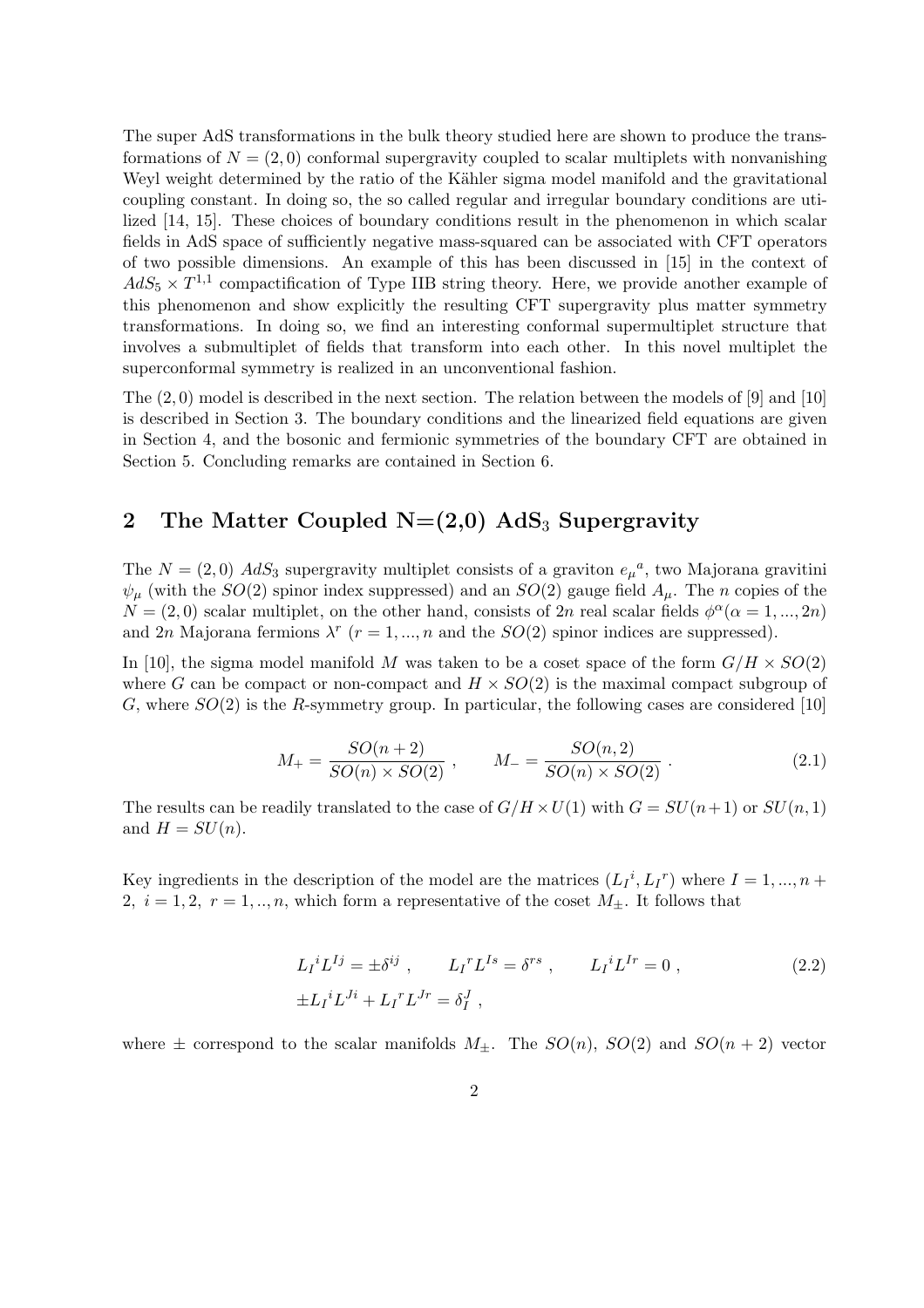indices are raised and lowered with the Kronecker deltas and the  $SO(n, 2)$  vector indices with the metric  $\eta_{IJ} = \text{diag}(+ + ... + - -).$ 

Other important ingredient of the model is the *SO*(2) gauged pull-back of the Maurer-Cartan form on  $M_{\pm}$  which is decomposed into the  $SO(n) \times SO(2)$  connections  $Q_{\mu}^{rs}$  and  $Q_{\mu}^{ij}$ , and the nonlinear covariant derivative  $P_{\mu}^{ir}$  as follows:

$$
P_{\mu}^{ir} = (L^{-1}D_{\mu}L)^{ir} , Q_{\mu}^{ij} = (L^{-1}D_{\mu}L)^{ij} , Q_{\mu}^{rs} = (L^{-1}D_{\mu}L)^{rs} ,
$$
 (2.3)

where the  $SO(2)$  covariant derivative is defined as

$$
D_{\mu}L = \left(\partial_{\mu} + \frac{1}{2}A_{\mu}^{ij}T_{ij}\right)L\tag{2.4}
$$

The anti-hermitian  $SO(2)$  generator  $T_{ij}$  occurring in this definition is realized in terms of an  $(n+2) \times (n+2)$  matrix, which can be chosen as  $(T_{ij})I^J = (\pm \delta_{Ii} \delta_j^J - i \leftrightarrow j)$ . Introducing the coordinates  $\phi^{\alpha}$  ( $\alpha = 1, ..., 2n$ ) which parametrize the scalar manifold  $G/H$ , we can also define the coset vielbein  $V_{\alpha}^{ir}$  and the  $SO(2) \times SO(n)$  connections  $A_{\alpha}^{ij}$ ,  $A_{\alpha}^{rs}$  on  $G/H$  as

$$
V_{\alpha}^{ir} = \left(L^{-1}\partial_{\alpha}L\right)^{ir} , \quad A_{\alpha}^{ij} = \left(L^{-1}\partial_{\alpha}L\right)^{ij} , \quad A_{\alpha}^{rs} = \left(L^{-1}\partial_{\alpha}L\right)^{rs} , \quad (2.5)
$$

where  $\partial_{\alpha} \equiv \frac{\partial}{\partial \phi^{\alpha}}$ . From the above relations it follows that

$$
P_{\mu}^{ir} = \partial_{\mu} \phi^{\alpha} V_{\alpha}^{ir} + A_{\mu} S^{ir} , \qquad (2.6)
$$

$$
Q_{\mu} = \partial_{\mu} \phi^{\alpha} A_{\alpha} + A_{\mu} C , \qquad (2.7)
$$

$$
Q_{\mu}^{rs} = \partial_{\mu} \phi^{\alpha} A_{\alpha}^{rs} + A_{\mu} C^{rs} , \qquad (2.8)
$$

where  $A_{\alpha}^{ij} = A_{\alpha} \epsilon^{ij}$ ,  $A_{\mu}^{ij} = A_{\mu} \epsilon^{ij}$ ,  $Q_{\mu}^{ij} = Q_{\mu} \epsilon^{ij}$  and the  $(C, S^{ir})$  functions are defined as

$$
\epsilon_{ij}\epsilon^{kl}C = (L^{-1}T_{ij}L)^{kl} ,
$$
  
\n
$$
\epsilon_{ij}C^{rs} = (L^{-1}T_{ij}L)^{rs} ,
$$
  
\n
$$
\epsilon_{ij}S^{kr} = (L^{-1}T_{ij}L)^{kr} .
$$
\n(2.9)

The matter coupled  $N = (2, 0)$  Chern-Simons supergravity Lagrangian which makes use of these ingredients has been obtained in [10]. Up to quartic fermions the Lagrangian is as follows [10]: 2

<sup>&</sup>lt;sup>2</sup>Conventions:  $\eta_{ab} = (- + +), \ \bar{\varepsilon} = \varepsilon^{\dagger} i \gamma_0, \ \gamma^{\mu} C$  and  $\gamma^{\mu\nu} C$  are symmetric and  $\gamma^{\mu\nu\rho} = \frac{1}{\sqrt{-g}} \epsilon^{\mu\nu\rho}$ . The  $SO(2)$ charge conjugation matrix is unity,  $\Gamma^i$  is symmetric and  $\{\Gamma^i, \Gamma^j\} = 2\delta^{ij}$ . A convenient representation is  $\Gamma_1 = \sigma_1$ ,  $\Gamma_2 = \sigma_3$ . We define  $\Gamma_3 = \Gamma_1 \Gamma_2$ . Note that  $(\Gamma^3)^2 = -1$ .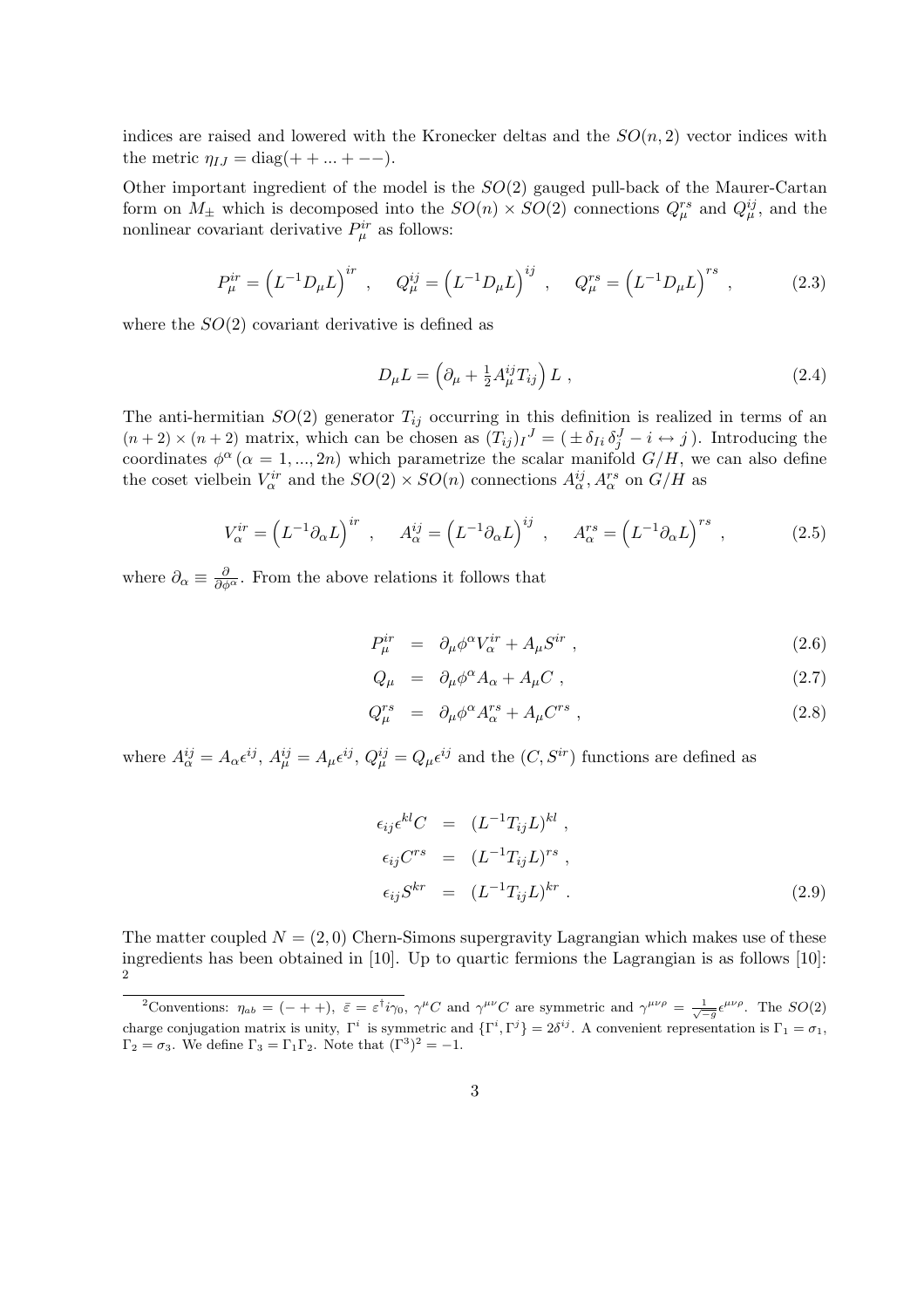$$
e^{-1}\mathcal{L} = \frac{1}{4}R + \frac{e^{-1}}{2}\epsilon^{\mu\nu\rho}\bar{\psi}_{\mu}D_{\nu}\psi_{\rho} - \frac{e^{-1}}{16ma^{4}}\epsilon^{\mu\nu\rho}A_{\mu}\partial_{\nu}A_{\rho} - \frac{1}{4a^{2}}P_{\mu}^{ir}P_{ir}^{\mu}
$$
  
+
$$
\frac{1}{2}\bar{\lambda}_{r}\gamma^{\mu}D_{\mu}\lambda^{r} + \frac{1}{2a}\bar{\lambda}_{r}\gamma^{\mu}\gamma^{\nu}\Gamma_{i}\psi_{\mu}P_{\nu}^{ir} - \frac{m}{2}\bar{\psi}_{\mu}\gamma^{\mu\nu}\psi_{\nu}C^{2}
$$

$$
-2ma\bar{\psi}_{\mu}\gamma^{\mu}\Gamma_{i}\Gamma^{3}\lambda_{r}CS^{ir} - \frac{1}{2}m(1 + 4\epsilon a^{2})\bar{\lambda}^{r}\lambda_{r}C^{2}
$$

$$
+2ma^{2}\bar{\lambda}_{r}\Gamma^{3}\lambda_{s}C^{rs}C + 2ma^{2}\bar{\lambda}_{r}\Gamma_{i}\Gamma_{j}\lambda_{s}S^{ir}S^{js}
$$

$$
+2m^{2}C^{2}(C^{2} - 2a^{2}S^{ir}S_{ir}), \qquad (2.10)
$$

which has the local  $N = 2$  supersymmetry

$$
\delta e_{\mu}^{a} = -\bar{\varepsilon}\gamma^{a}\psi_{\mu} ,
$$
\n
$$
\delta \psi_{\mu} = D_{\mu}\varepsilon + m\gamma_{\mu}C^{2}\varepsilon ,
$$
\n
$$
\delta A_{\mu} = 4ma^{2} (\bar{\varepsilon}\Gamma^{3}\psi_{\mu}) C - 4ma^{3} (\bar{\lambda}_{r}\gamma_{\mu}\Gamma_{i}\varepsilon) S^{ir} ,
$$
\n
$$
L_{i}{}^{I}\delta L_{I}{}^{r} = a\bar{\varepsilon}\Gamma_{i}\lambda^{r} ,
$$
\n
$$
\delta \lambda^{r} = \left(-\frac{1}{2a}\gamma^{\mu}P_{\mu}^{ir} + 2ma\Gamma^{3}CS^{ir}\right)\Gamma_{i}\varepsilon .
$$
\n(2.11)

The functions *C* and  $S^{ir}$  are defined in (2.9) and <sup>3</sup>

$$
D_{\mu}\varepsilon = \left(\partial_{\mu} + \frac{1}{4}\omega_{\mu}{}^{ab}\gamma_{ab} - \frac{1}{2a^{2}}Q_{\mu}\Gamma^{3}\right)\varepsilon,
$$
  
\n
$$
D_{\mu}\lambda^{r} = \left(\partial_{\mu} + \frac{1}{4}\omega_{\mu}{}^{ab}\gamma_{ab} + \left(\epsilon + \frac{1}{2a^{2}}\right)Q_{\mu}\Gamma^{3}\right)\lambda^{r} + Q_{\mu}{}^{rs}\lambda^{s}.
$$
\n(2.12)

The parameter  $\epsilon = \pm 1$  corresponds to the manifolds  $M_{\pm}$  defined in (2.1), and the constant *a* is the characteristic curvature of  $M_{\pm}$  (e.g. 2*a* is the inverse radius in the case of  $M_{+} = S^2$ ). The gravitational coupling constant  $\kappa$  has been set equal to one, but it can easily be introduced by dimensional analysis. The constant  $m$  is the  $AdS_3$  cosmological constant. Unlike in a typical anti de Sitter supergravity coupled to matter, here the constants  $\kappa, a, m$  are not related to each other for non-compact scalar manifolds, while *a* is quantized in terms of  $\kappa$  in the compact case as [10].

To conclude this section, and for later purposes, we list the equations of motion which follow from the Lagrangian (2.10):

<sup>&</sup>lt;sup>3</sup>The  $\epsilon$  term in  $D_{\mu} \lambda^{r}$  was inadvertently omitted in [10].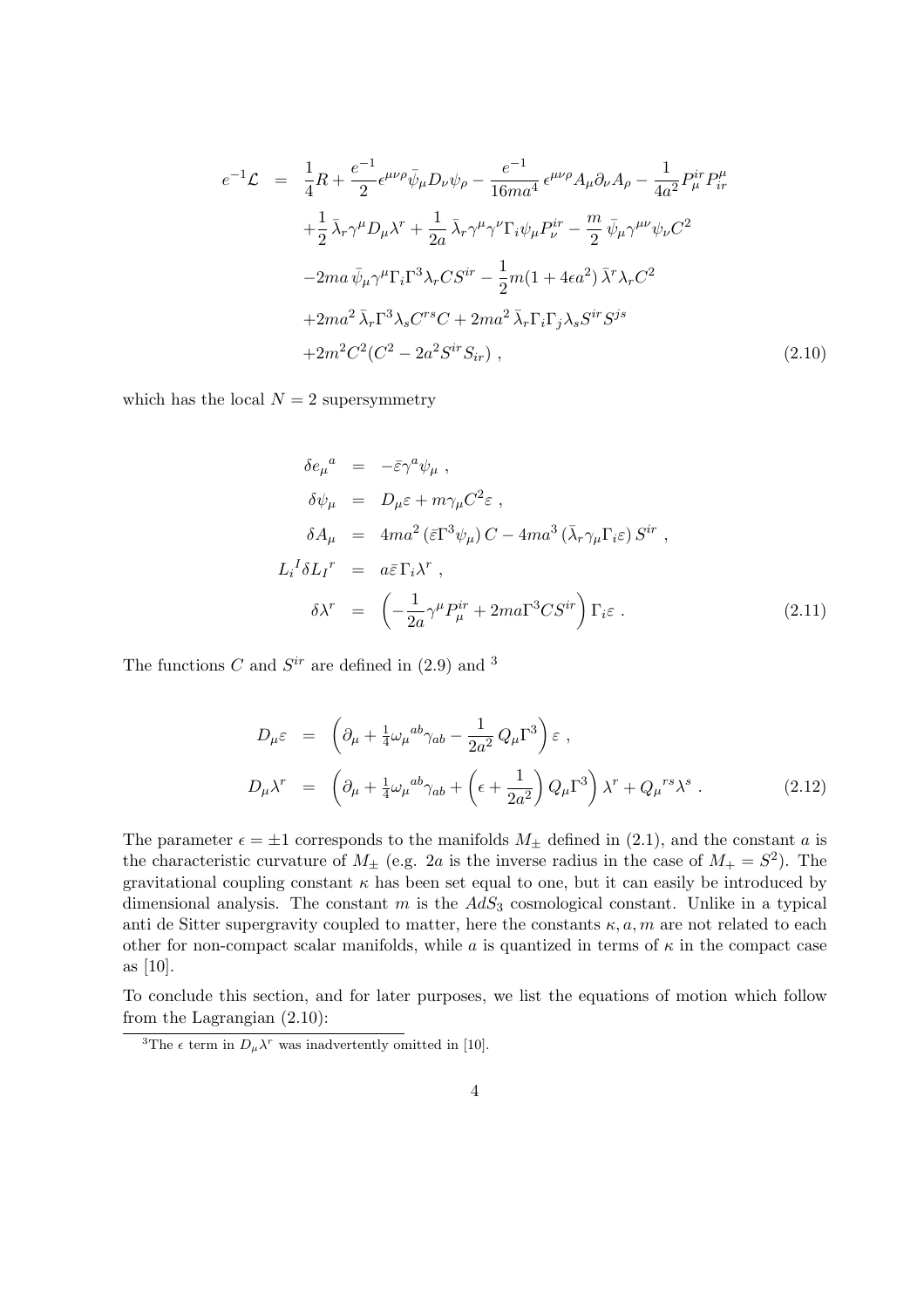$$
R_{\mu\nu} - a^{-2} P_{\mu}^{ir} P_{\nu}^{ir} + 8m^2 C^2 \left( C^2 - 2a^2 S^{ir} S_{ir} \right) g_{\mu\nu} = 0 , \qquad (2.13)
$$

$$
\psi_{\mu\nu} + 2m\gamma_{[\mu}\psi_{\nu]}C^2 + 2ma\gamma_{\mu\nu}\Gamma_i\Gamma^3\lambda_rCS^{ir} - \frac{1}{2a}\Gamma_i\gamma^\rho\gamma_{\mu\nu}\lambda_rP^{ir}_\rho = 0, \qquad (2.14)
$$

$$
F_{\mu\nu} - 4ma^2 \sqrt{-g} \epsilon_{\mu\nu\rho} P_{ir}^{\rho} S^{ir} = 0 , \qquad (2.15)
$$

$$
\gamma^{\mu}D_{\mu}\lambda^{r} - m(1 + 4\epsilon a^{2})\lambda^{r}C^{2} + \frac{1}{2a}\gamma^{\mu}\gamma^{\nu}\Gamma_{i}\psi_{\mu}P_{\nu}^{ir} + 4ma^{2}\Gamma^{3}\lambda_{s}C^{rs}C
$$

$$
+ 4ma^{2}\Gamma_{i}\Gamma_{j}\lambda_{s}S^{ir}S^{js} - 2ma\gamma^{\mu}\Gamma^{3}\Gamma_{i}\psi_{\mu}CS^{ir} = 0 , \qquad (2.16)
$$

$$
D^{\mu}P_{\mu}^{ir} + 16m^2a^2\epsilon_{ij}S^{jr}C\left((1 + \epsilon a^2)C^2 - a^2S^{ks}S_{ks}\right) + 16m^2a^4C^{rs}S_{is}C^2 = 0,
$$
\n(2.17)

where the fermion bilinears in the bosonic field equations have been suppressed and

$$
\psi_{\mu\nu} = D_{\mu}\psi_{\nu} - D_{\nu}\psi_{\mu} , \qquad (2.18)
$$

$$
D_{\mu}P^{\mu i r} = \frac{1}{\sqrt{-g}} \partial_{\mu} \left( \sqrt{-g}g^{\mu \nu} P_{\nu}^{ir} \right) + \epsilon Q_{\mu}^{ik} P^{\mu k r} + Q_{\mu}^{rs} P^{\mu i r} . \qquad (2.19)
$$

# **3 Connection with the Izquierdo-Townsend Model**

The model reviewed above [10] differs from the one constructed by Izquierdo and Townsend [9], in all the terms containing the *C* and *S*-functions. These differences stem from the fact that the scalar fields in the model above are charged under the R-symmetry group *SO*(2) while in the model of [9] they are neutral. Given that this charge is related to the sigma model radius, taking the zero charge limit in order to compare the two models is expected to constrain the scalar manifold. Here, we will show the relation between the two models and show that they indeed agree only in the limit in which the scalar manifold is flat.

We begin by parametrizing the coset representative *L* as follows

$$
L = exp\begin{pmatrix} 0 & \phi^{ir} \\ -\epsilon(\phi^{ir})^T & 0 \end{pmatrix}, \qquad (3.1)
$$

where  $\phi^{ir}$  are 2*n* real coordinates on  $M_{\pm}$ . Next, we perform the rescalings

$$
A_{\mu} \to a^2 A_{\mu} , \qquad \phi^{ir} \to a \, \phi^{ir} \tag{3.2}
$$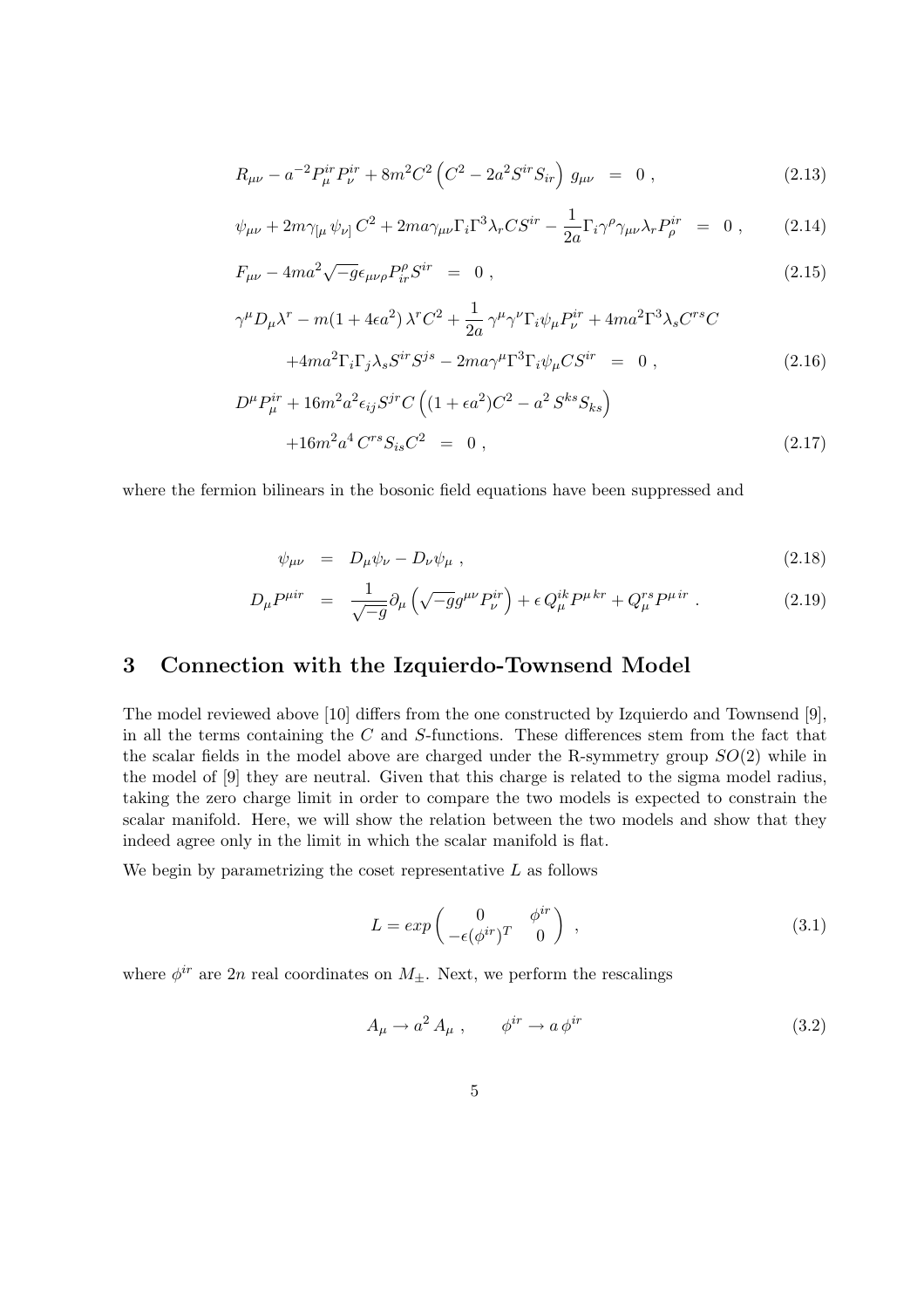and consider the limit  $a^2 \to 0$ . From the definitions in (2.3) we find

$$
P_{\mu}^{ir} = a \partial_{\mu} \phi^{ir} + \cdots ,
$$
  
\n
$$
Q_{\mu} = a^{2} \left( A_{\mu} - \frac{1}{2} \phi^{ir} \partial_{\mu} \phi_{r}{}^{j} \epsilon_{ij} \right) + \cdots ,
$$
  
\n
$$
Q_{\mu}^{rs} = a^{2} (\partial_{\mu} \phi^{ri} \phi_{i}{}^{s} - \phi^{ri} \partial_{\mu} \phi_{i}{}^{s}) + \cdots ,
$$
\n(3.3)

where  $\cdots$  denote higher order terms in positive powers of  $a^2$ . Let us define

$$
d\phi^{\alpha}A_{\alpha} = \frac{1}{2}\phi^{ir}d\phi^{j}{}_{r}\epsilon_{ij} , \qquad (3.4)
$$

so that  $Q_{\mu} = a^2 (A_{\mu} + \partial_{\mu} \phi^{\alpha} A_{\alpha})$ , where the index  $\alpha$  represents a pair of indices *(ir)*. We have

$$
\frac{1}{2}d\phi^{\alpha} \wedge d\phi^{\beta} F_{\alpha\beta} = \frac{1}{2}d\phi^{ir} \wedge d\phi^{j}{}_{r} \epsilon_{ij} , \qquad (3.5)
$$

where  $F_{\alpha\beta} = \partial_{\alpha}A_{\beta} - \partial_{\beta}A_{\alpha}$ . In the limit  $a^2 \to 0$  the Lagrangian becomes

$$
e^{-1}\mathcal{L} = \frac{1}{4}R + \frac{1}{2}e^{-1}\epsilon^{\mu\nu\rho}\bar{\psi}_{\mu}D_{\nu}\psi_{\rho} - \frac{1}{16}\frac{e^{-1}}{m}\epsilon^{\mu\nu\rho}A_{\mu}\partial_{\nu}A_{\rho} - \frac{1}{4}\partial_{\mu}\phi^{ir}\partial^{\mu}\phi_{ir} + \frac{1}{2}\bar{\lambda}_{r}\gamma^{\mu}D_{\mu}\lambda^{r} + \frac{1}{2}\bar{\lambda}_{r}\gamma^{\mu}\gamma^{\nu}\Gamma_{i}\psi_{\mu}\partial_{\nu}\phi^{ir} -\frac{1}{2}m\bar{\psi}_{\mu}\gamma^{\mu\nu}\psi_{\nu} - \frac{1}{2}m\bar{\lambda}^{r}\lambda_{r} + 2m^{2} ,
$$
 (3.6)

and the transformation rules become

$$
\delta e_{\mu}^{a} = -\bar{\varepsilon}\gamma^{a}\psi_{\mu} ,
$$
  
\n
$$
\delta\psi_{\mu} = D_{\mu}\varepsilon + m\gamma_{\mu}\varepsilon ,
$$
  
\n
$$
\delta A_{\mu} = 4m\,\bar{\varepsilon}\,\Gamma^{3}\psi_{\mu} ,
$$
  
\n
$$
\delta\phi^{ir} = \bar{\varepsilon}\,\Gamma^{i}\lambda^{r} ,
$$
  
\n
$$
\delta\lambda^{r} = -\frac{1}{2}\gamma^{\mu}\partial_{\mu}\phi^{ir}\Gamma_{i}\varepsilon ,
$$
\n(3.7)

where the covariant derivatives are defined by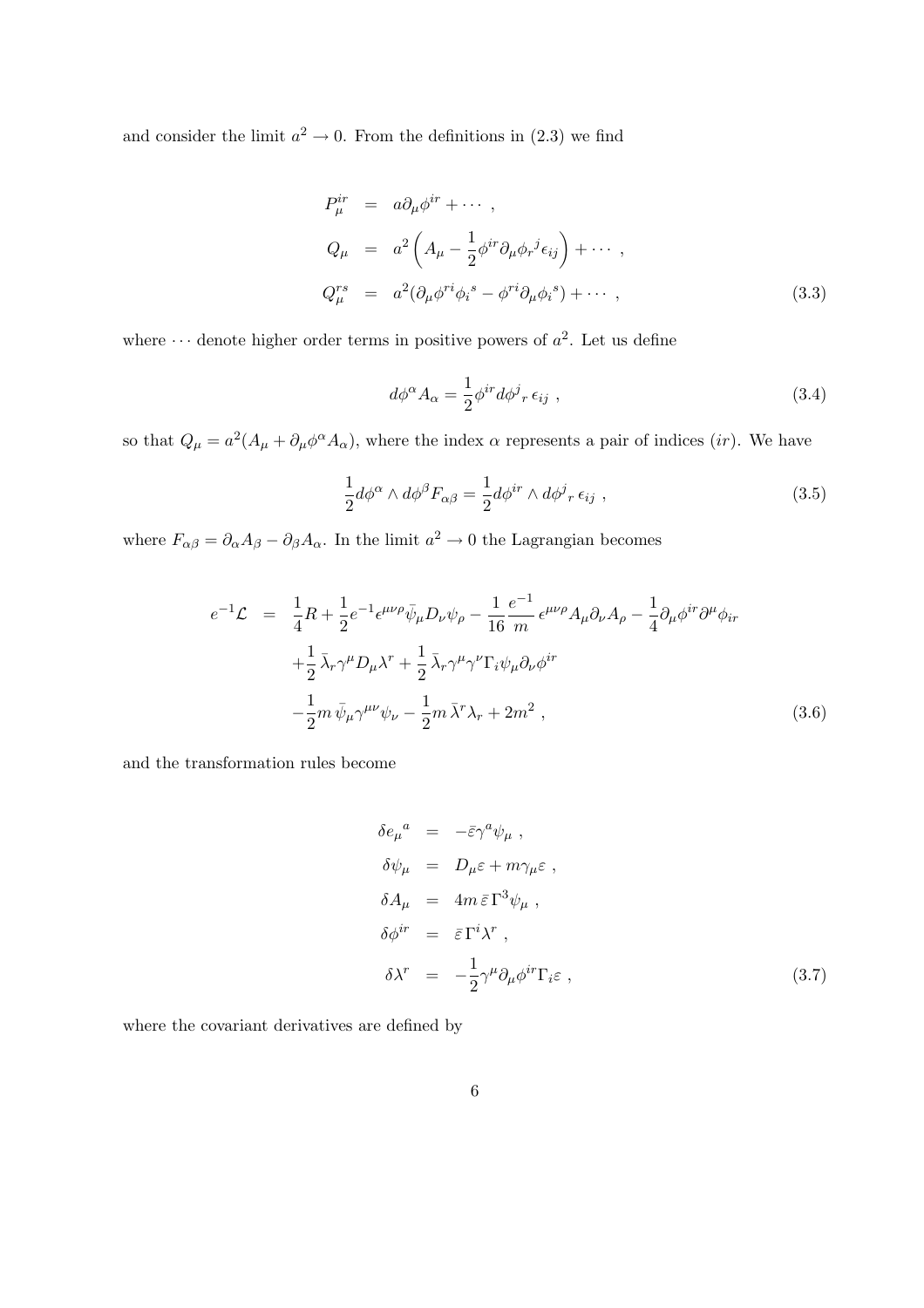$$
D_{\mu}\psi_{\nu} = \left(\nabla_{\mu} - \frac{1}{2}\partial_{\mu}\phi^{\alpha}A_{\alpha}\Gamma^{3} - \frac{1}{2}A_{\mu}\Gamma^{3}\right)\psi_{\nu},
$$
  
\n
$$
D_{\mu}\lambda^{r} = \left(\nabla_{\mu} + \frac{1}{2}\partial_{\mu}\phi^{\alpha}A_{\alpha}\Gamma^{3} + \frac{1}{2}A_{\mu}\Gamma^{3}\right)\lambda^{r},
$$
  
\n
$$
D_{\mu}\varepsilon = \left(\nabla_{\mu} - \frac{1}{2}\partial_{\mu}\phi^{\alpha}A_{\alpha}\Gamma^{3} - \frac{1}{2}A_{\mu}\Gamma^{3}\right)\varepsilon,
$$
\n(3.8)

and  $\nabla_{\mu} = \partial_{\mu} + \frac{1}{4}$  $\frac{1}{4}\omega_{\mu}^{ab}\gamma_{ab}$ . Introducing

$$
A'_{\mu} = A_{\mu} + \partial_{\mu} \phi^{\alpha} A_{\alpha}
$$
  
=  $A_{\mu} + \frac{1}{2} \phi^{ir} \partial_{\mu} \phi^{j}{}_{r} \epsilon_{ij}$ , (3.9)

the Lagrangian (3.6) becomes

$$
e^{-1}\mathcal{L} = \frac{1}{4}R + \frac{1}{2}e^{-1}\epsilon^{\mu\nu\rho}\bar{\psi}_{\mu}D_{\nu}\psi_{\rho} - \frac{1}{16}\frac{e^{-1}}{m}\epsilon^{\mu\nu\rho}A'_{\mu}\partial_{\nu}A'_{\rho} - \frac{1}{4}\partial_{\mu}\phi^{ir}\partial^{\mu}\phi_{ir}
$$

$$
-A'_{\mu}J^{\mu} + \frac{1}{2}\partial_{\mu}\phi^{\alpha}A_{\alpha}J^{\mu} + \frac{1}{2}\bar{\lambda}_{r}\gamma^{\mu}D_{\mu}\lambda^{r} + \frac{1}{2}\bar{\lambda}_{r}\gamma^{\mu}\gamma^{\nu}\Gamma_{i}\psi_{\mu}\partial_{\nu}\phi^{ir}
$$

$$
-\frac{1}{2}m\bar{\psi}_{\mu}\gamma^{\mu\nu}\psi_{\nu} - \frac{1}{2}m\bar{\lambda}^{r}\lambda_{r} + 2m^{2}, \qquad (3.10)
$$

where the current  $J^{\mu}$  is defined as

$$
J^{\mu} = -\frac{1}{16me} \epsilon^{\mu\nu\rho} \partial_{\nu}\phi^{\alpha} \partial_{\rho}\phi^{\beta} F_{\alpha\beta} , \qquad (3.11)
$$

with  $F_{\alpha\beta}$  defined in (3.5). The transformations rules (3.7), on the other hand, become

$$
\delta e_{\mu}^{a} = -\bar{\varepsilon}\gamma^{a}\psi_{\mu} ,
$$
  
\n
$$
\delta \psi_{\mu} = D_{\mu}\varepsilon + m\gamma_{\mu}\varepsilon ,
$$
  
\n
$$
\delta A'_{\mu} = 4m \bar{\varepsilon}\Gamma^{3}\psi_{\mu} - \delta\phi^{\alpha}\partial_{\mu}\phi^{\beta}F_{\beta\alpha}
$$
  
\n
$$
\delta \phi^{ir} = \bar{\varepsilon}\Gamma^{i}\lambda^{r} ,
$$
  
\n
$$
\delta \lambda^{r} = -\frac{1}{2}\gamma^{\mu}\partial_{\mu}\phi^{ir}\Gamma_{i}\varepsilon ,
$$
\n(3.12)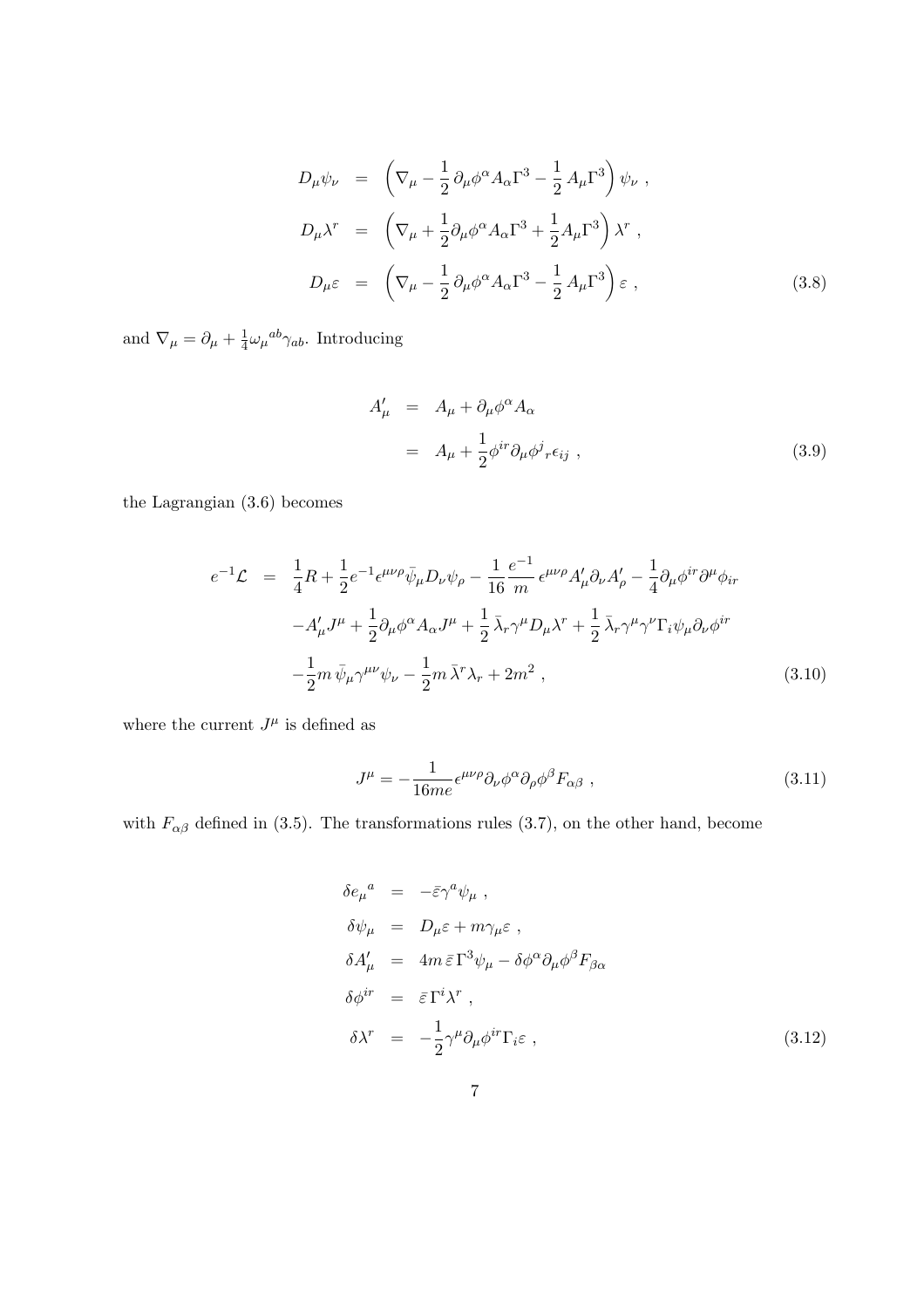where we have discarded a term in  $\delta A_\mu$  which can be expressed as a gauge transformation  $\delta A_\mu$  = *∂*<sup>*µ*</sup>Λ. Of course, the above transformations are up to cubic fermion terms in the transformation rules of  $\psi_{\mu}$  and  $\lambda^{r}$ , since the Lagrangian (3.10) is up to quartic fermion terms. Note also that the covariant derivatives have now simplified to

$$
D_{\mu}\psi_{\nu} = \left(\nabla_{\mu} - \frac{1}{2}A'_{\mu}\Gamma^{3}\right)\psi_{\nu},
$$
  
\n
$$
D_{\mu}\lambda^{r} = \left(\nabla_{\mu} + \frac{1}{2}A'_{\mu}\Gamma^{3}\right)\lambda^{r},
$$
  
\n
$$
D_{\mu}\varepsilon = \left(\nabla_{\mu} - \frac{1}{2}A'_{\mu}\Gamma^{3}\right)\varepsilon.
$$
\n(3.13)

The formulae (3.10), (3.12) and (3.13) agree with those of the Izquierdo-Townsend model [9] for the flat sigma model. Note that in trying to set the  $U(1)$  charge of the scalar fields equal to zero, we have been forced to flatten the sigma model manifold. This is due to the fact that the U(1) charge is related to the radius of the scalar manifold. The flat model discussed here will be used in Section 5.3.

## **4 Boundary Conditions and Linearized Field Equations**

In order to examine the properties of the model described above near the boundary, we shall begin by fixing certain gauges and studying the behaviour of the linearized field equations near the boundary.

The *AdS*<sup>3</sup> spacetime can be covered by two regions each of which is parametrized by a set of Poincaré coordinates  $(x^0, x^1, x^2)$  in  $\mathbb{R}^3$  with  $x^2 > 0$ . We shall use the notation  $x^{\mu} = (x^0, x^1)$  and  $x^2 \equiv r$ . This patch contains half the boundary of  $AdS_3$  in the form of the Minkowskian plane at  $r = 0$ . The other region is behind the horizon at  $r = \infty$ . In what follows we shall work only within one of the regions.

Following [1], we choose the following gauge conditions

$$
e_r^2 = \frac{1}{2mr}, \quad e_r^a = 0, \quad e_\mu^a = 0,
$$
  

$$
\psi_r = 0, \qquad A_r = 0,
$$
 (4.1)

where  $a = 0, 1$  is the tangent space index in  $D = 2$ . Note that the second coordinate is labeled as *r* in curved space and as 2 in tangent space. The metric in this gauge takes the form

$$
ds^{2} = \frac{1}{(2mr)^{2}}(dr^{2} + dx^{\mu}dx^{\nu}\hat{g}_{\mu\nu}) , \qquad (4.2)
$$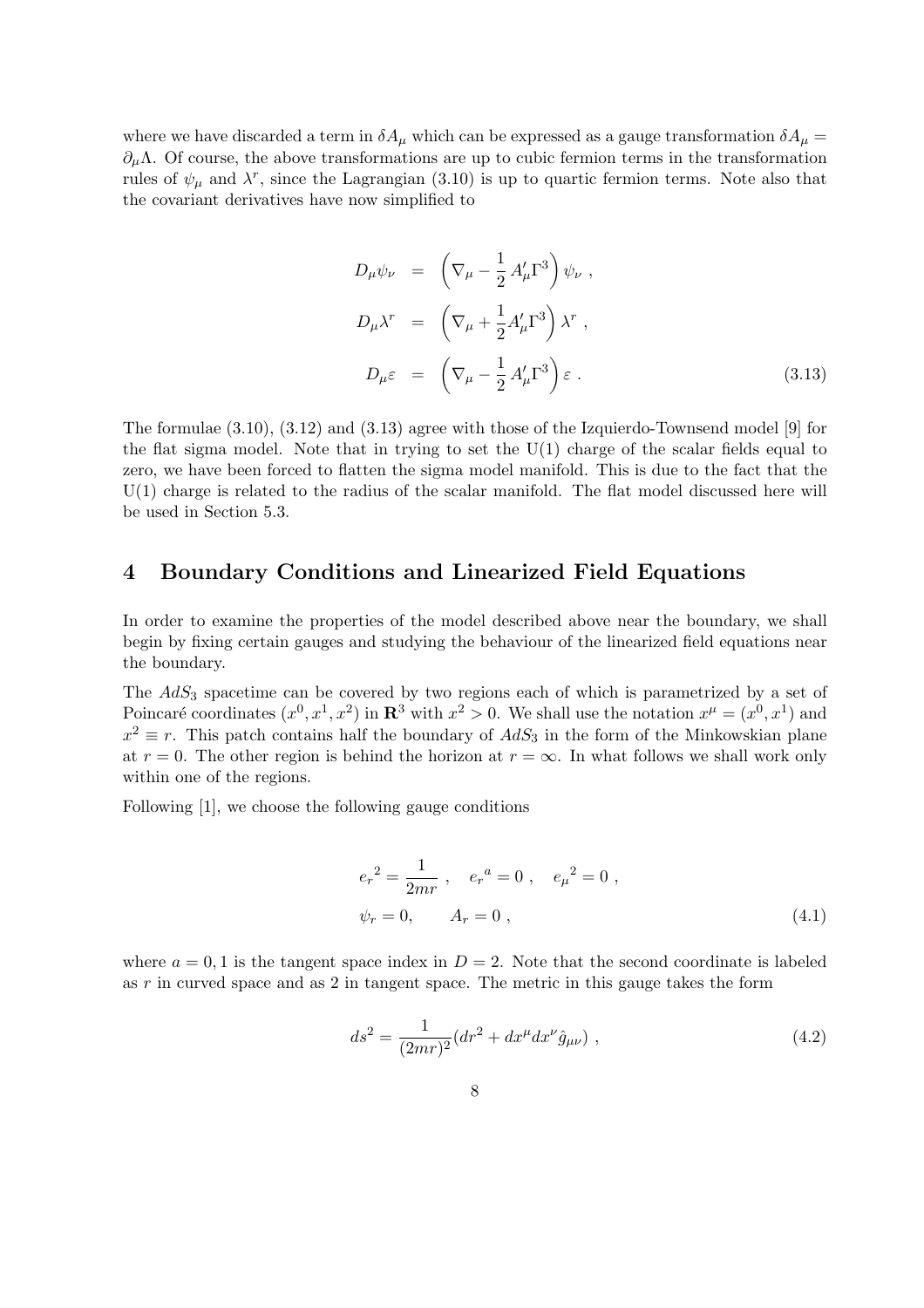where  $\hat{g}_{\mu\nu} = \hat{e}_{\mu}{}^{a} \hat{e}_{\nu}{}^{b} \eta_{ab}$ . The SO(2,2) invariant AdS metric corresponds to the case  $\hat{g}_{\mu\nu} = \eta_{\mu\nu}$ . The components of the spin connection following from the metric (4.2) are

$$
\omega_{\mu}^{ab} = \hat{\omega}_{\mu}^{ab} , \qquad \omega_{r}^{ab} = -\hat{e}^{[b\nu} \partial_{r} \hat{e}_{\nu}^{a]},
$$
  

$$
\omega_{\mu}^{a2} = -\frac{1}{r} \hat{e}_{\mu}^{a} + \hat{e}^{(b\nu} \partial_{r} \hat{e}_{\nu}^{a}) \hat{e}_{\mu b} , \qquad \omega_{r}^{a2} = 0 .
$$
 (4.3)

When  $\hat{g}_{\mu\nu} = \eta_{\mu\nu}$ , the only nonvanishing component is  $\omega_{\mu}{}^{a2} = -\delta_{\mu}^{a}/r$ .

We next study the asymptotic behaviour of the solutions of the linearized field equations near the boundary  $r = 0$ . We are going to do this in Euclidean signature. In this signature the AdS space consists of a single region covered by Poincaré coordinates plus a point at  $r = \infty$ . This point is actually a boundary point and the boundary has the topology of the two sphere, represented in the Poincaré coordinates by the Euclidean plane at  $r = 0$  plus the point at infinity.

We will assume that the dreibein  $e_{\mu}{}^{a}$  behaves as  $r^{-1}$  as in the  $SO(2, 2)$  invariant case. To determine the asymptotic behaviours of the remaining fields, we need to examine their linearised field equations as expanded around the supersymmetric *AdS* background in which the only nonvanishing fields are

$$
\hat{g}_{\mu\nu} = \eta_{\mu\nu} \;, \qquad L = 1 \; . \tag{4.4}
$$

Next, we use the coset representative *L* given in (3.1) which leads to the following expressions at the linearized level

$$
P_{\mu}^{ir} \to \partial_{\mu} \phi^{ir}, \quad C \to 1, \quad C^{rs} \to 0, \quad S^{ir} \to \epsilon \epsilon^{ij} \phi^{jr} . \tag{4.5}
$$

The field equations for  $A_\mu$  and  $\psi_\mu$  linearized around the background (4.4) are <sup>4</sup>

$$
\partial_r A_\mu = 0 , \qquad \partial_{[\mu} A_{\nu]} = 0 , \qquad (4.6)
$$

$$
\partial_r \psi_{\mu \pm} = \mp \frac{1}{2} r^{-1} \psi_{\mu \pm} \,. \tag{4.7}
$$

where the suffixes  $\pm$  indicate the eigenvalues of  $\gamma^2$ , which in turn indicate the chiralities of the spinors on the boundary. The equations involving radial derivatives are readily solved to all orders in *r*, and in a convenient normalization we have

$$
A_{\mu} = A_{(0)\mu} , \qquad \psi_{\mu} = (2mr)^{-\frac{1}{2}} \psi_{\mu(0)+} + (2mr)^{\frac{1}{2}} \psi_{\mu(0)-} . \qquad (4.8)
$$

To give the proper boundary condition for the vector field, we define <sup>5</sup>

<sup>&</sup>lt;sup>4</sup>We use the convention  $\gamma^{\mu\nu} = \frac{1}{\sqrt{-g}} \epsilon^{\mu\nu} \gamma^2$ .

<sup>5</sup>We use a notation in which the chiralities and Hodge dualities are labeled by lower *<sup>±</sup>* indices and the regular and irregular nature of boundary conditions are labeled by upper  $\pm$  indices.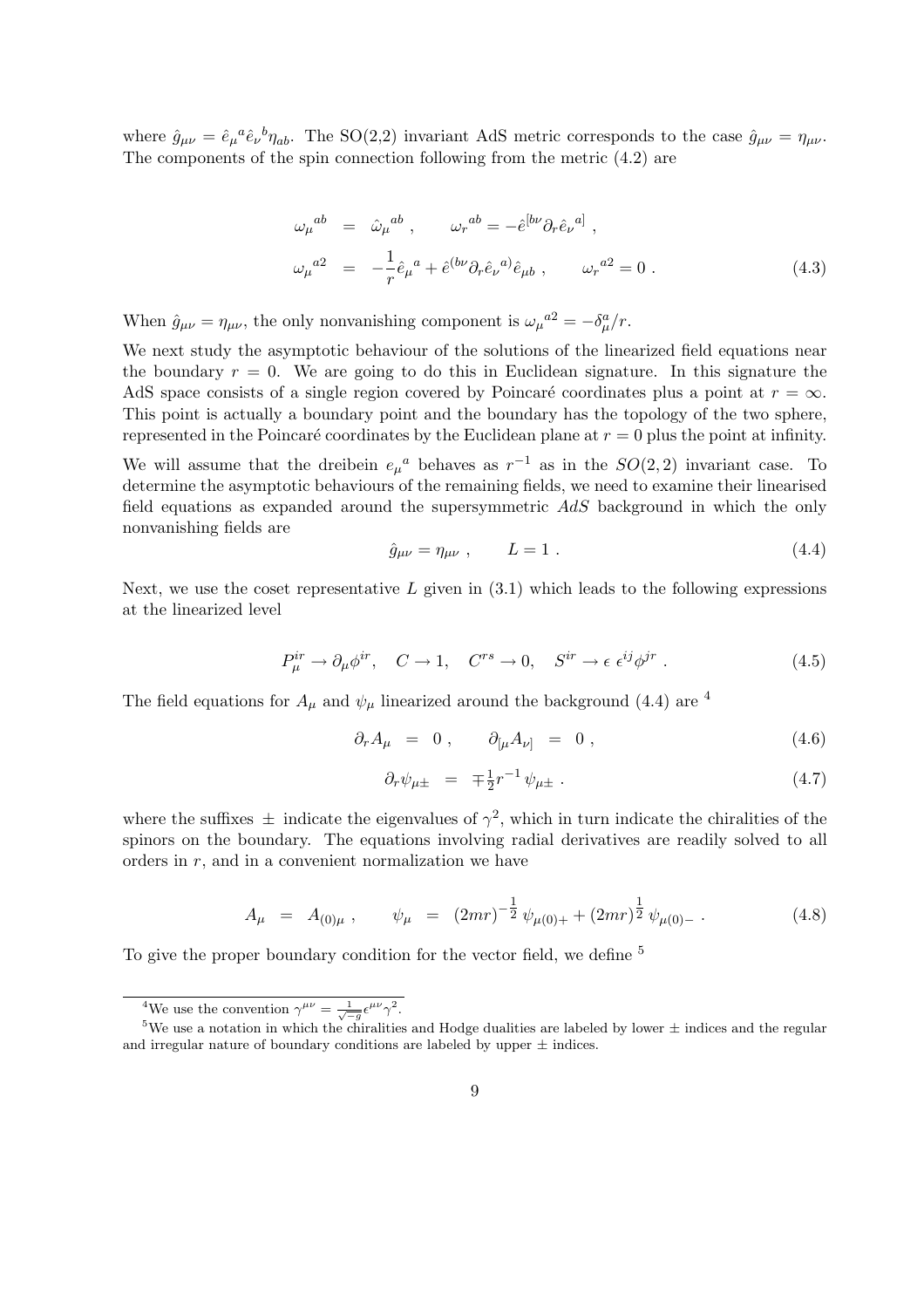$$
A_{(0)\mu\pm} = P_{\mu\pm}{}^{\nu} A_{(0)\nu} = \frac{1}{2} (g_{\mu\nu} \pm \sqrt{-g} \epsilon_{\mu\nu}) A_{(0)}^{\nu} . \tag{4.9}
$$

The remaining equation for  $A_\mu$  in (4.6) then amounts to

$$
\partial_{-}^{\mu}A_{\mu+} = \partial_{+}^{\mu}A_{\mu-} \tag{4.10}
$$

As we shall show in the next section, the anti self dual component  $A_{(0)\mu}$ <sup>−</sup> forms an off-shell  $d = 2$  supermultiplet together with  $\psi_{(0)\mu+}$  and  $e_{(0)\mu}^a$ . Thus it is natural to treat  $A_{(0)\mu-}$  as the independent boundary field, and let  $A_{(0)\mu+}$  be determined from (4.10). The fact that only one of the Hodge dualities of the vector field is independent can also be understood by considering the Hamiltonian formulation of the bulk Chern-Simons theory, where  $A_{(0)\mu\pm}$  form a pair of canonically conjugate variables. Thus, the proper boundary conditions for the supergravity multiplet are:

$$
e_{\mu}{}^{a} \sim (2mr)^{-1} e_{(0)\mu}{}^{a} , \qquad \psi_{\mu+} \sim (2mr)^{-\frac{1}{2}} \psi_{(0)\mu+} \qquad A_{\mu-} \sim A_{(0)\mu-} . \tag{4.11}
$$

We now turn to the discussion of the boundary conditions on the matter fields, starting with the scalar fields.

#### **4.1 Matter Scalars**

The linearized scalar field equation near the boundary is given by (the *r*-dependence is shown explicitly and the  $SO(2) \times SO(n)$  indices of  $\phi^{ir}$  and  $\lambda^r$  are suppressed):

$$
r^2 \partial^\mu \partial_\mu \phi + r^3 \partial_r \left( r^{-1} \partial_r \phi \right) - m_\phi^2 \phi = 0 , \qquad (4.12)
$$

where

$$
m_{\phi}^{2} = 4a^{2}(a^{2} + \epsilon) = \Delta(\Delta - 2) , \qquad (4.13)
$$

and  $\Delta$  equals  $\Delta_+$  or  $\Delta_-$  defined by

$$
\Delta_{\pm}(\phi) = 1 \pm \sqrt{1 + m_{\phi}^2} \,. \tag{4.14}
$$

Thus, in terms of  $\epsilon$  and  $a^2$ :

$$
\epsilon = 1 : \begin{cases} \Delta_{+}(\phi) = 2 + 2a^{2}, \\ \Delta_{-}(\phi) = -2a^{2}, \end{cases}
$$
 (4.15)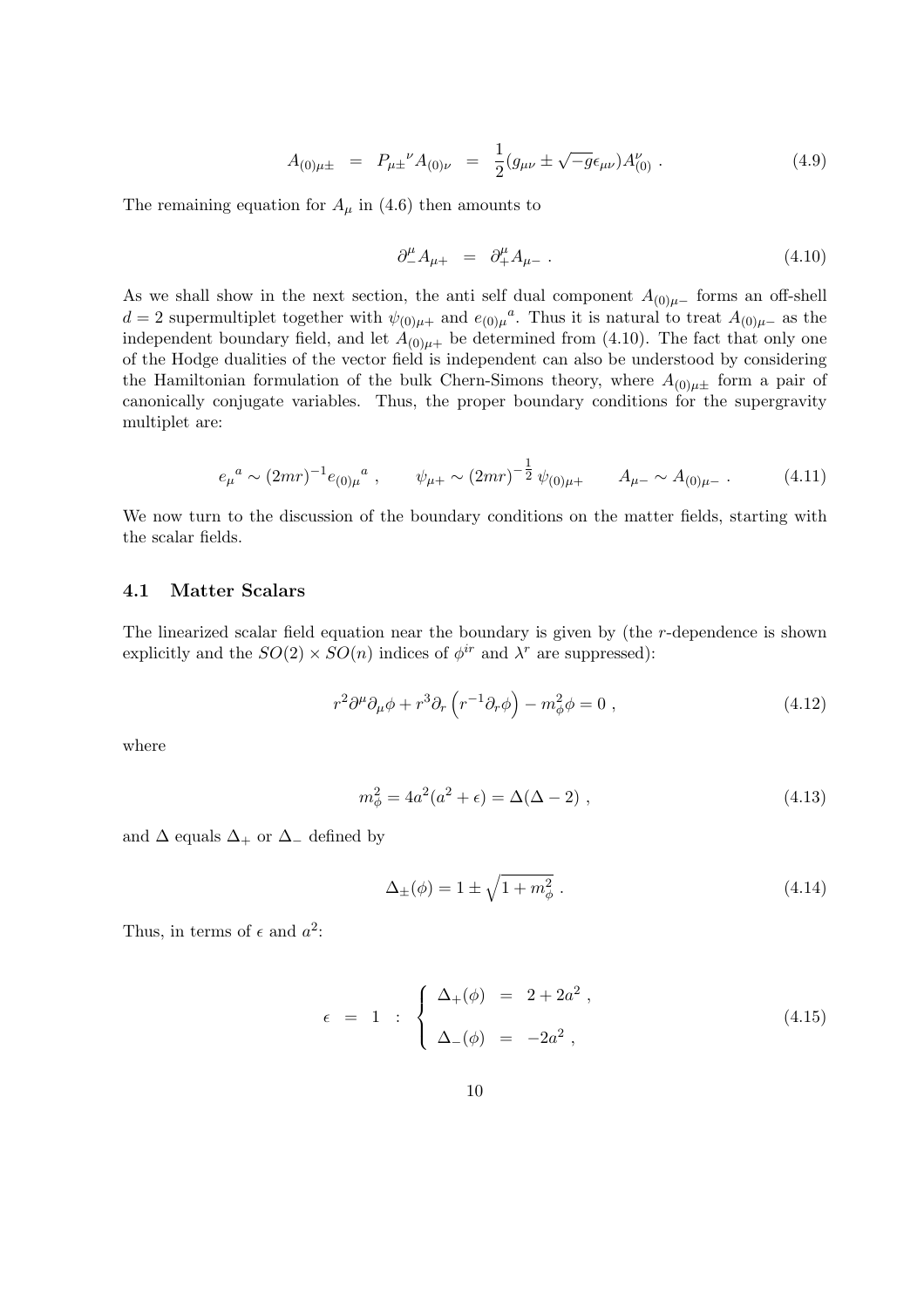$$
\epsilon = -1 : \begin{cases} \Delta_+(\phi) = 1 + |1 - 2a^2|, \\ \Delta_-(\phi) = 1 - |1 - 2a^2|. \end{cases}
$$
\n(4.16)

A free scalar field *φ* behaves near the boundary as

$$
\phi(r,\vec{x}) \sim (2mr)^{\Delta_{-}(\phi)} \left[ \phi_{(0)}^{+} + (2mr)^{2} \phi_{(2)}^{+} + \cdots \right] + (2mr)^{\Delta_{+}(\phi)} \left[ \phi_{(0)}^{-} + (2mr)^{2} \phi_{(2)}^{-} + \cdots \right] \tag{4.17}
$$

for  $2a^2 \notin \mathbf{Z}$ , and

$$
\phi(r,\vec{x}) \sim (2mr)^{\Delta_{-}(\phi)} \left[ \phi_{(0)}^{+} + (2mr)^{2} \phi_{(2)}^{+} + \cdots \right] + (2mr)^{\Delta_{+}(\phi)} \ln (2mr) \left[ \phi_{(0)}^{-} + (2mr)^{2} \phi_{(2)}^{-} + \cdots \right]
$$
\n(4.18)

for  $2a^2 \in \mathbb{Z}$ . The expansion coefficients  $\phi_{(2n)}^{\pm}$  depend only on  $\vec{x}$ . For  $2a^2 \notin \mathbb{Z}$  and for  $\epsilon =$  $-1, a^2 = \frac{1}{2}$ , that is  $\Delta_+ = 1$ , the coefficients  $\phi_{(2n)}^{\pm}$ ,  $n \ge 1$ , are determined through the linearized field equations as local expressions in terms of  $\phi_{(0)}^{\pm}$ . For other values of  $\epsilon$  and  $a^2$ , that is for  $\Delta_+ = 2, 3, ...,$  the coefficients  $\phi^+_{(2)}$  $\phi^+_{(2n)}, n \leq \Delta_+ - 2$  are given in terms of  $\phi^+_{(0)}$  while  $\phi^+_{(2\Delta_+ - 2)}$  is undetermined and thus independent. At higher order in *r* one then finds that  $\phi_{(0)}^-, \phi_{(2)}^-, \ldots$  are given in terms of  $\phi_{(0)}^+$  and that  $\phi_{(2)}^+$  $\phi^+_{(2\Delta_+)}, \phi^+_{(2\Delta_++2)}, \ldots$  are given in terms of  $\phi^+_{(2\Delta_+-2)}$ . The above results follow from the small *z* expansion of the modified Bessel functions [16]. Similar results hold for small perturbations around the anti-de Sitter background [17].

There are two types of boundary conditions that may be imposed on the scalars: regular conditions which amount to specifying the leading component at the boundary and irregular conditions which amount to specifying the independent subleading component described above [14, 15], and which are possible when  $\Delta$ <sub>−</sub>  $\geq$  0. Thus, for  $2a^2 \notin \mathbb{Z}$ , a regular boundary condition amounts to specifying  $\phi_{(0)}^+$  while an irregular boundary condition amounts to specifying  $\phi_{(0)}^-$ . For  $\Delta_+ = 1$ , that is, for  $\epsilon = -1, a^2 = \frac{1}{2}$  $\frac{1}{2}$ , a regular boundary condition amounts to specifying  $\phi_{(0)}^-$  and an irregular condition amounts to specifying  $\phi_{(0)}^+$ .

Given that  $\phi_{(0)}^{\pm}$  are associated with conformal operators of weight  $\Delta_{\pm}(\phi)$ , the requirement of unitarity imposes the following restriction for irregular boundary conditions:

$$
\Delta_{-}(\phi) \ge 0 \tag{4.19}
$$

For regular boundary conditions, the unitarity condition is automatically satisfied, while for irregular conditions  $(4.19)$  restricts the possible values of  $a^2$ . Thus it follows that the following boundary conditions are possible:

$$
\epsilon = 1 \quad : \quad \text{regular:} \quad \phi \sim (2mr)^{\Delta_{-}(\phi)} \phi_{(0)}^{+} \quad \text{for } a^{2} \ge 0 \tag{4.20}
$$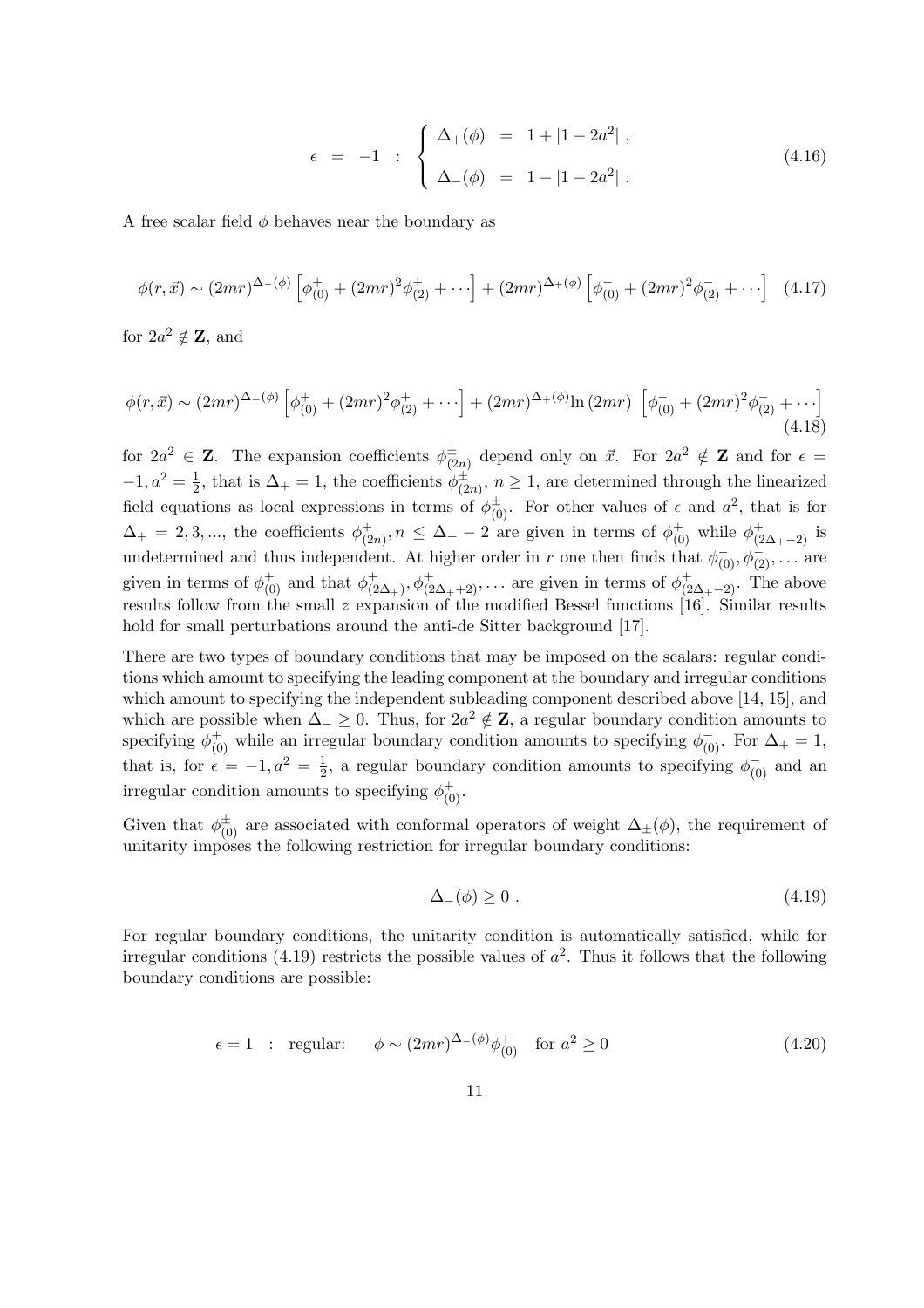irregular: 
$$
\phi \sim (2mr)^2 \phi_{(2)}^+
$$
 for  $a^2 = 0$ . (4.21)

$$
\epsilon = -1 \quad : \text{ regular:} \quad \phi \sim \begin{cases} (2mr)^{\Delta_{-}(\phi)} \phi_{(0)}^{+} & \text{for } a^{2} \neq \frac{1}{2} \,, \\ (2mr) \ln(2mr) \phi_{(0)}^{-} & \text{for } a^{2} = \frac{1}{2} \,. \end{cases} \tag{4.22}
$$

irregular: 
$$
\phi \sim \begin{cases} (2mr)^{\Delta_{+}(\phi)}\phi_{(0)}^{-} & \text{for } 0 < a^{2} < 1 , a^{2} \neq \frac{1}{2} , \\ (2mr)\phi_{(0)}^{+} & \text{for } a^{2} = \frac{1}{2} , \\ (2mr)^{2}\phi_{(2)}^{+} & \text{for } a^{2} = 0, 1 . \end{cases}
$$
 (4.23)

#### **4.2 Matter Fermions**

We now turn to the boundary conditions on the matter fermions. The linearized equations obeyed by the matter fermions near the boundary is

$$
r\gamma^{\mu}\partial_{\mu}\lambda + r\gamma_{2}\partial_{r}\lambda - \gamma_{2}\lambda - m_{\lambda}\lambda = 0 , \qquad (4.24)
$$

where the fermion mass is given by

$$
m_{\lambda} = \frac{1}{2}(1 + 4\epsilon a^2) \tag{4.25}
$$

We find that for  $m_{\lambda} \notin \mathbf{Z} + \frac{1}{2}$  $\frac{1}{2}$  a solution to (4.24) is given by

$$
\lambda = (2mr)^{1-m_{\lambda}} \left[ \lambda_{(0)-} + 2mr\lambda_{(1)+} + \cdots \right] + (2mr)^{1+m_{\lambda}} \left[ \lambda_{(0)+} + 2mr\lambda_{(1)-} + \cdots \right] , \quad (4.26)
$$

where  $\pm$  refers to the  $\gamma^2$  eigenvalue. For  $m_{\lambda} = \frac{1}{2}$  $\frac{1}{2}$ ,  $\frac{3}{2}$  $\frac{3}{2}, \frac{5}{2}$  $\frac{5}{2}, \dots$ , the solution takes the form

$$
\lambda = (2mr)^{1-m_{\lambda}} \left[ \lambda_{(0)-} + 2mr\lambda_{(1)+} + \cdots \right] + (2mr)^{1+m_{\lambda}} \ln 2mr \left[ \lambda_{(0)+} + 2mr\lambda_{(1)-} + \cdots \right]. \tag{4.27}
$$

For  $m_{\lambda} = -\frac{1}{2}$  $\frac{1}{2}, -\frac{3}{2}$  $\frac{3}{2}, -\frac{5}{2}$  $\frac{5}{2}$ , ..., the solution is given by (4.27) with  $m_{\lambda} \to -m_{\lambda}$  and all the chiralities flipped. For later use, we also record the following relation

$$
\lambda_{(1)\pm} = \frac{1}{2m(2m_{\lambda} \mp 1)} \gamma^{\mu} \partial_{\mu} \lambda_{(0)\mp} , \quad 2m_{\lambda} \mp 1 \neq 0 . \tag{4.28}
$$

Note that unlike for the scalars, the coefficients in the logarithmic branch in (4.27) is never undetermined. Next, following [18], we define the conformal weights of the fermions as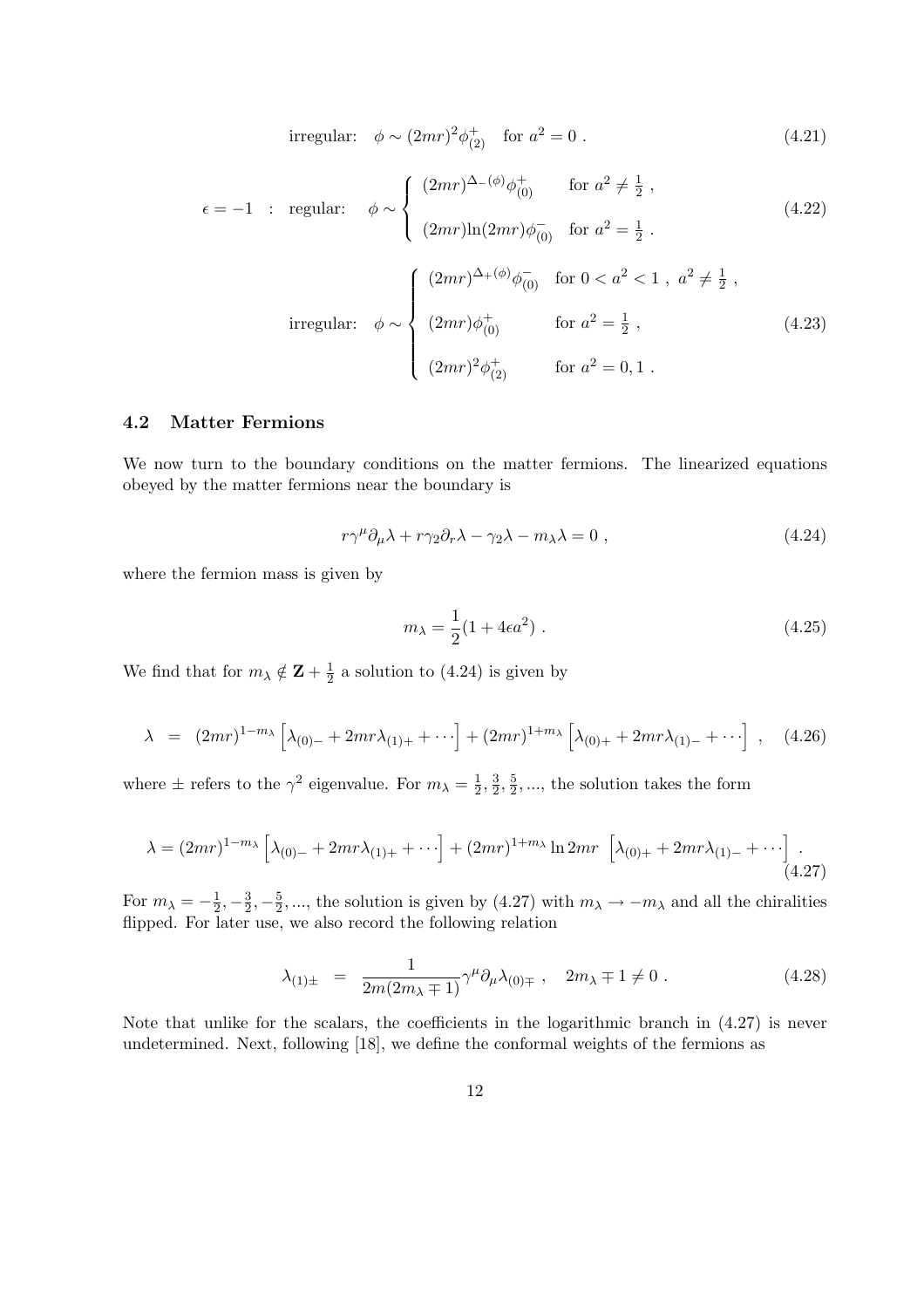$$
\Delta_{\pm}(\lambda) = 1 \pm |m_{\lambda}| = 1 \pm \frac{1}{2}|1 + 4\epsilon a^2|.
$$
 (4.29)

Thus, in terms of  $\epsilon$  and  $a^2$ :

$$
\epsilon = 1 : \begin{cases} \Delta_{+}(\lambda) = \frac{3}{2} + 2a^{2} \\ \Delta_{-}(\lambda) = \frac{1}{2} - 2a^{2} \end{cases}
$$
(4.30)  

$$
\epsilon = -1 : \begin{cases} \Delta_{+}(\lambda) = 1 + \frac{1}{2}|1 - 4a^{2}| \\ \Delta_{-}(\lambda) = 1 - \frac{1}{2}|1 - 4a^{2}| \end{cases}
$$
(4.31)

Thus, the regular boundary conditions are associated with  $r^{\Delta-(\lambda)}$  behaviour and the irregular boundary conditions with  $r^{\Delta_+(\lambda)}$  behaviour (note that this holds for all values of  $a^2$ ). It follows from (4.26) and (4.27) that the chirality of the regular and irregular boundary spinors  $\lambda_{(0)}^{\pm}$  is equal to minus the sign of the fermion mass:

$$
\left(\gamma^2 \pm \frac{m_\lambda}{|m_\lambda|}\right) \lambda_{(0)}^{\pm} = 0 , \qquad (4.32)
$$

where the superscript "+" refers to regular and "-" to irregular boundary conditions. Thus, in the case of regular boundary conditions the chirality is negative for positive fermion mass, and positive for negative fermion mass. In the case of irregular boundary conditions the chirality is positive for positive mass and negative for negative mass.

Imposing the following unitarity condition

$$
\Delta_{-}(\lambda) \ge \frac{1}{2} \tag{4.33}
$$

it follows that the allowed boundary conditions for the matter fermions are:

$$
\epsilon = 1 \quad : \qquad \text{regular:} \quad \lambda \sim (2mr)^{\Delta_{-}(\lambda)}\lambda_{(0)-} \quad \text{for } a^{2} \ge 0 \tag{4.34}
$$

irregular: 
$$
\lambda \sim (2mr)^{\frac{3}{2}}\lambda_{(1)+}
$$
 for  $a^2 = 0$ . (4.35)

$$
\epsilon = -1 \quad : \qquad \text{regular:} \quad \lambda \sim \begin{cases} (2mr)^{\Delta_{-}(\lambda)}\lambda_{(0)-} & \text{for } 0 \le a^2 \le \frac{1}{4} \;, \\ (2mr)^{\Delta_{-}(\lambda)}\lambda_{(0)+} & \text{for } a^2 \ge \frac{1}{4} \;. \end{cases} \tag{4.36}
$$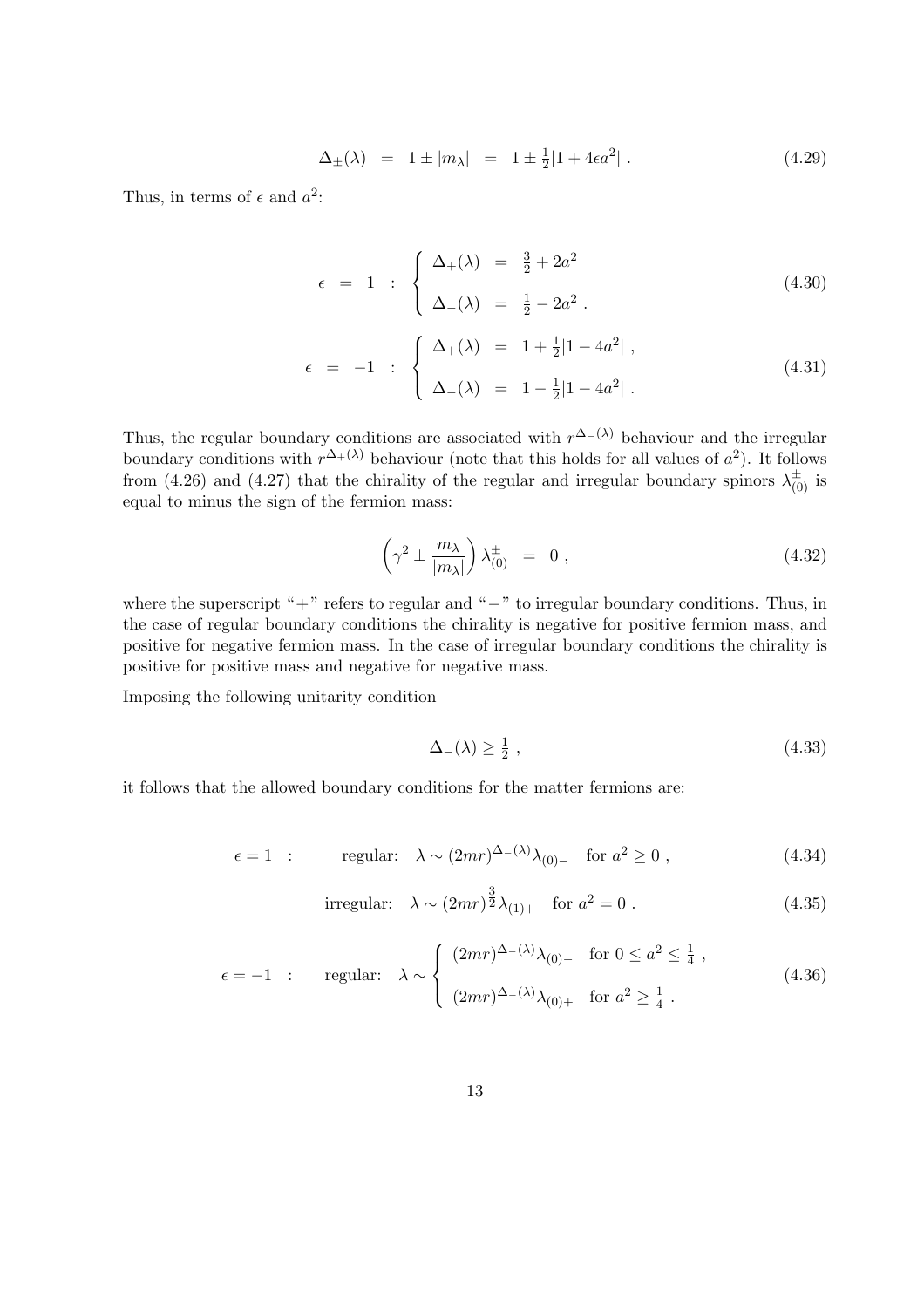$$
\text{irregular:} \quad \lambda \sim \begin{cases} (2mr)^{\frac{3}{2}}\lambda_{(1)+} & \text{for } a^2 = 0 \;, \\ (2mr)^{\Delta_+(\lambda)}\lambda_{(0)+} & \text{for } 0 < a^2 < \frac{1}{4} \;, \\ (2mr)^{\Delta_+(\lambda)}\lambda_{(0)-} & \text{for } \frac{1}{4} < a^2 < \frac{1}{2} \;, \\ (2mr)^{\frac{3}{2}}\lambda_{(1)-} & \text{for } a^2 = \frac{1}{2} \;. \end{cases} \tag{4.37}
$$

Note that for  $\epsilon = -1$  and  $a^2 = \frac{1}{4}$  $\frac{1}{4}$  the regular boundary condition can be imposed on either of the chiralities.

#### **5 The Local Conformal Supersymmetry on the Boundary**

In this section we shall derive the realization of the  $d = 2$ ,  $N = (2, 0)$  conformal supersymmetry on the boundary supergravity multiplet  $(e_{(0)\mu}^a, \psi_{(0)\mu}^a, A_{(0)\mu}^a)$  and boundary chiral multiplets involving fields that are to be specified case by case in accordance with the boundary conditions.

The *d* = 2 symmetries are found by examining the nature of the bulk transformation rules close to the boundary. To analyze this we first find the  $D = 3$  transformation parameters which preserve the  $D = 3$  gauge conditions (4.1) near the boundary. We then evaluate the resulting  $D = 3$  transformations of a solution to the  $D = 3$  field equations with given set of boundary data  $\Phi_{(0)}$ . By matching powers of *r* in the limit when  $r \to 0$  we thus obtain the resulting  $d = 2$ transformations  $\delta\Phi_{(0)}$ . In specifying the boundary data we have to choose between regular and irregular boundary conditions such that  $\delta\Phi_{(0)}$  is a local expression in terms of  $\Phi_{(0)}$  and its derivatives.

For  $\epsilon = 1$  and  $a^2 > 0$ , the scalar fields diverge at the boundary and the perturbative expansion breaks down, therefore we shall exclude the case  $\epsilon = 1$  from now on. For  $\epsilon = -1$  and  $a^2 > 0$ , the matter scalars diverge for  $a^2 > 1$  and the matter fermions diverge for  $a^2 > \frac{3}{4}$  $\frac{3}{4}$ . Moreover, for  $\frac{1}{2} < a^2 < \frac{3}{4}$  $\frac{3}{4}$ , the supersymmetry transformation of the vector field involve matter contributions which diverge as  $r \to 0$  (see footnote below (5.9)), which is not consistent with its *r* expansion. For  $0 < a^2 \leq \frac{1}{2}$  $\frac{1}{2}$  the *r* expansion is well-defined, and in fact, since all matter fields have positive Weyl weight for this case, the nonlinearities vanish at the boundary. Finally, for  $a^2 = 0$ , the appropriate model to consider is the  $\mathbb{R}^{2n}$  sigma model, in which case the scalars have Weyl weight zero. In summary, the perturbative expansion makes sense only for

$$
\epsilon = -1
$$
,  $0 \le a^2 \le \frac{1}{2}$ , or  $\epsilon = +1$ ,  $a^2 = 0$ . (5.1)

We remark that in the case of single scalar multiplet coupling, namely when the sigma model manifold is  $S^2$  for  $\epsilon = 1$  and  $H^2$  for  $\epsilon = -1$ , the excluded range of the parameter  $a^2$  coincides with the fact that the scalar potential has the form of a confining well. In the allowed range, however, the potential is unbounded from below. It would be interesting to study if the potential exhibits qualitatively similar behaviour for arbitrary number of scalar multiplets.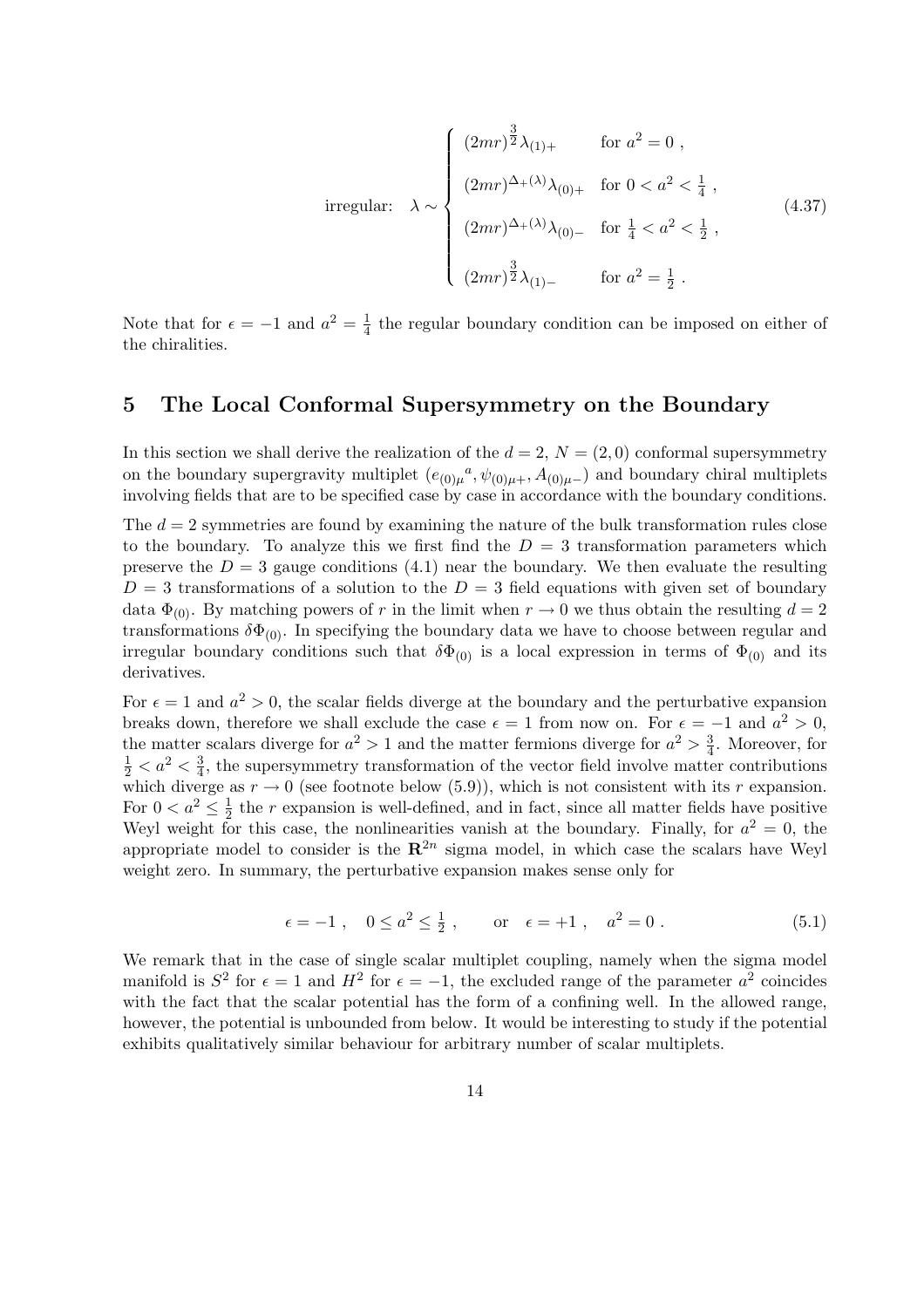Importantly, regularity of the  $D = 3$  solutions determines the irregular boundary conditions in terms of the regular, or vice versa, which leads to the usual interpretations of the anti-de Sitter/conformal field theory duality. This leads to subtleties, however, in the case of irregular boundary conditions in the matter sector, where the nonlinearities appear to lead to mixings between the regular and irregular fields in the transformations of the irregular fields (at least for certain rational values of  $a^2$ ). As a first step towards understanding this, it is reasonable to begin by examining the nature of the transformations of the irregular fields among themselves by formally putting the regular fields to zero in the case of irregular boundary conditions. This is our approach when  $0 < a^2 < \frac{1}{2}$  $\frac{1}{2}$ , which we refer to as case 1 below. For the special values  $a^2 = \frac{1}{2}$  $\frac{1}{2}$  and  $a^2 = 0$ , which we treat separately as case 2 and 3 below, the nonlinearities are however more manageable, and for these two cases we therefore keep both regular and irregular fields. Thus, in summary, the boundary conditions in the matter sector are taken as follows:

> Case 1:  $\epsilon = -1$ ,  $0 < a^2 < \frac{1}{2}$  $\frac{1}{2}$  Either regular or irregular matter fields. Case 2:  $\epsilon = -1$ ,  $a^2 = \frac{1}{2}$ <sup>2</sup> Both regular and irregular matter fields. Case 3:  $a^2 = 0$ Both regular and irregular matter fields. (5.2)

#### **5.1** Case 1:  $\epsilon = -1$  and  $0 < a^2 < \frac{1}{2}$ 2

We begin by determining the asymptotic behaviors of the local symmetries of the bulk which preserve the gauge conditions (4.1) near the boundary. Using the asymptotic behavior of the supergravity multiplet fields given in (4.11), we find (without linearizing in the fields) that the residual gauge symmetries are

$$
\xi^r = -r\Lambda_{D(0)}, \quad \xi^\mu = \xi_{(0)}^\mu + \mathcal{O}(r^2),
$$
  
\n
$$
\Lambda_L^{a2} = \mathcal{O}(r^2), \quad \Lambda_L^{ab} = \Lambda_{L(0)} \epsilon^{ab} + \mathcal{O}(r^2),
$$
  
\n
$$
\Lambda = \Lambda_{(0)} + \mathcal{O}(r^{4a^2}),
$$
  
\n
$$
\epsilon_{\pm} = (2mr)^{\mp \frac{1}{2}} \left[ \epsilon_{(0)\pm} + \mathcal{O}(r^2) \right],
$$
\n(5.3)

where  $\Lambda_{D(0)}, \xi_{(0)}, \Lambda_{L(0)}, \Lambda_{(0)}$  and  $\varepsilon_{(0),\pm}$  denote the parameters of dilatation, reparametrization, Lorentz rotation,  $SO(2)$  rotation and supersymmetry, respectively, and the fields with suffix (0) are arbitrary functions of  $x^{\mu}$ . Note that the parameter  $\xi^{r}$  is determined fully and it has only linear *r*-dependence, while the other parameters have series expansions in *r*. The form of  $\xi^r$ ,  $\xi^{\mu}$  and  $\Lambda_{L}^{a2}$  come from the variations of the gauge conditions involving the dreibein and the form of Λ*ab L* can be deduced from the requirement of residual Lorentz transformations on the boundary. The last two results come from the variation of the gauge conditions  $A_r = 0$  and  $\psi_r = 0$ , respectively.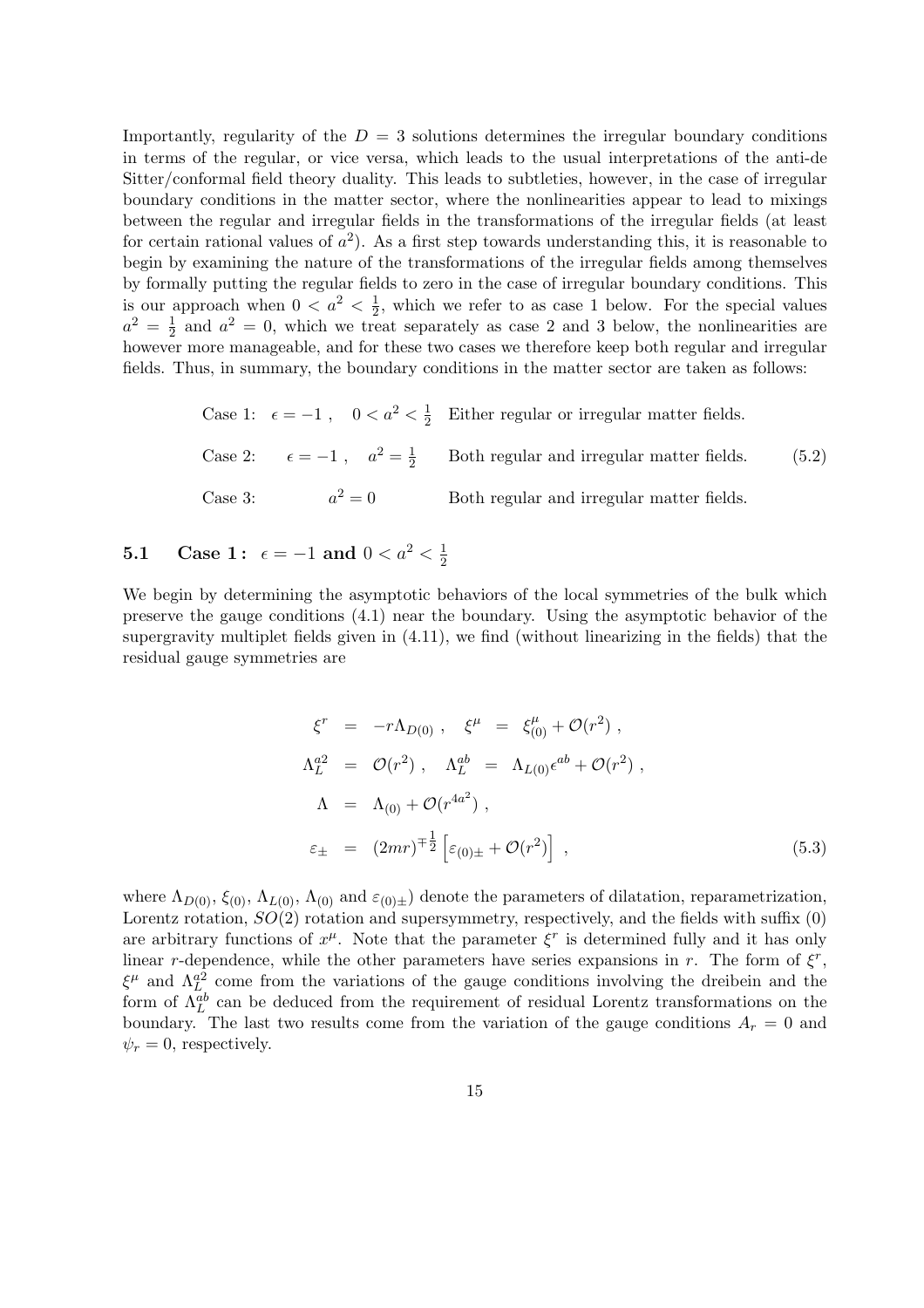To derive the bosonic transformations in  $d = 2$ , we insert (5.3) together with the expansions  $(4.11)$ ,  $(4.17-4.18)$  and  $(4.26-4.27)$  into the bosonic transformations in  $D=3$ . These do not mix different chiralities and powers of *r*. It is therefore straightforward to read off the transformation for the leading components. We find the usual general coordinate transformations of all the fields with parameter  $\xi_{(0)}^{\mu}$ , and (in the rest of subsection we have dropped the (0) labels for notational simplicity)

$$
\delta e_{\mu}^{a} = \left(\Lambda_{D}\eta^{ab} - \Lambda_{L}\epsilon^{ab}\right) e_{\mu b} ,
$$
\n
$$
\delta \psi_{\mu+} = \left(\frac{1}{2}\Lambda_{D} + \frac{1}{2}\Lambda_{L} + \frac{1}{2a^{2}}\Lambda\Gamma_{3}\right) \psi_{\mu+} ,
$$
\n
$$
\delta A_{\mu-} = \frac{1}{2} \left(g_{\mu\nu} - \sqrt{-g}\epsilon_{\mu\nu}\right) \partial^{\nu}\Lambda ,
$$
\n
$$
\delta \phi^{\pm ir} = -\Delta_{\mp}(\phi) \Lambda_{D} \phi^{\pm ir} + \Lambda \epsilon^{ij} \phi^{\pm jr} ,
$$
\n
$$
\delta \lambda^{\pm r} = \left[-\Delta_{\mp}(\lambda) \Lambda_{D} + \frac{1}{2}\Lambda_{L}\gamma_{2} + (1 - \frac{1}{2a^{2}})\Lambda\Gamma_{3}\right] \lambda^{\pm r} .
$$
\n(5.4)

Note, the superscripts on the matter fields refer to regular/irregular boundary conditions, and the chiralities of the matter fermions are given by (4.32).

To find the *d* = 2 supersymmetry transformation rules we substitute the expression for the supersymmetry parameter given in  $(5.3)$  into the  $D = 3$  supersymmetry transformation rules  $(2.11)$  and take the limit  $r \to 0$ . In the supergravity sector we find:

$$
\delta e_{\mu}{}^{a} = -\bar{\varepsilon}\gamma^{a}\psi_{\mu} ,
$$
\n
$$
\delta \psi_{\mu} = D_{\mu}\varepsilon + 2\gamma_{\mu}\eta ,
$$
\n
$$
\delta A_{\mu -} = \frac{1}{2}a^{2}\bar{\varepsilon}\Gamma_{3}\gamma_{\mu}\gamma^{\rho\sigma}\psi_{\rho\sigma} + 2a^{2}\bar{\eta}\Gamma^{3}\gamma^{\nu}\gamma_{\mu}\psi_{\nu} ,
$$
\n(5.5)

where we have introduced the notation

$$
\gamma^{\mu} = \gamma^{a} e_{a}{}^{\mu},
$$
\n
$$
\varepsilon = \varepsilon_{+},
$$
\n
$$
\eta = m\varepsilon_{-} - \frac{1}{8a^{2}} \Gamma_{3} \gamma^{\mu} A_{\mu + \varepsilon_{+}},
$$
\n
$$
D_{\mu} \varepsilon = \left( \partial_{\mu} - \frac{1}{2} \omega_{\mu} - \frac{1}{2a^{2}} A_{\mu -} \Gamma_{3} \right) \varepsilon
$$
\n(5.6)

and the  $d = 2$  gravitino field strength  $\psi_{\mu\nu}$  is defined as in (2.18) but with the covariant derivative defined above. We note the correction to the special supersymmetry parameter  $\eta$ . In the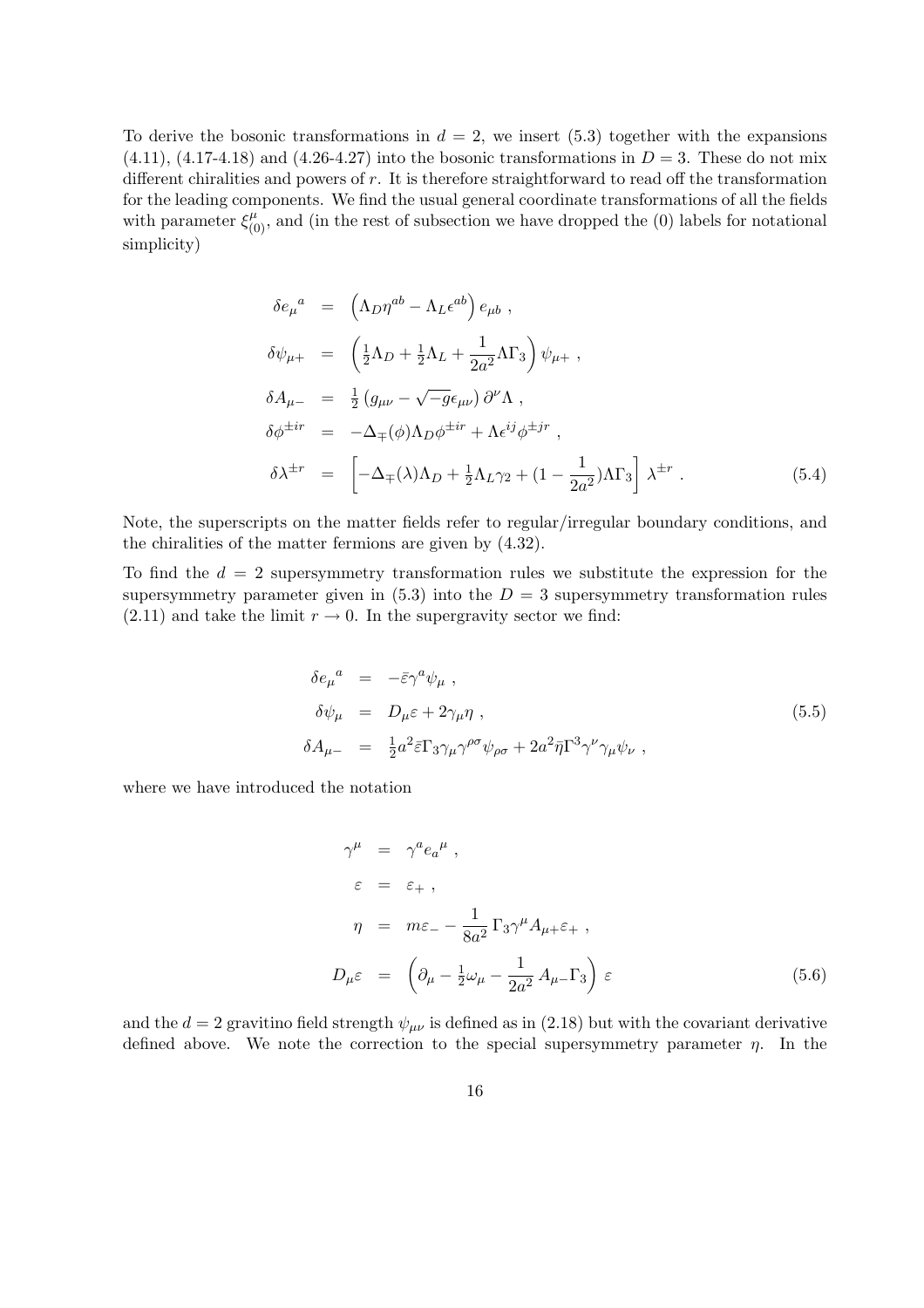gravitino transformation rule, this correction arises from the  $A_{\mu+}$  contribution to the three dimensional  $D_{\mu}\varepsilon$ , while in the vector transformation rule it arises from the  $D=3$  covariant derivative in the gravitino field strength and from the varying the self-duality projector according to the following:

$$
\delta A_{\mu \pm} \equiv \delta (P_{\mu \pm}{}^{\nu} A_{\nu}) = P_{\mu \pm}{}^{\nu} \delta A_{\nu} \mp \bar{\varepsilon} \gamma_{\mu} \psi^{\nu} A_{\nu +} , \qquad (5.7)
$$

where the projection is defined in (4.9). We also note that in obtaining the vector transformation rule we have eliminated the anti self dual component of  $\psi_{\mu}$  using the boundary limit of the  $\mu\nu$ component of the  $D = 3$  gravitino equation (2.14) as follows:

$$
\frac{m}{2}\gamma_{\mu}\gamma^{\nu}\psi_{\nu-} = \frac{1}{4}\gamma^{\nu}\psi_{\mu\nu} + \frac{1}{8a^2}\Gamma^3\gamma_{\mu}\psi^{\nu}A_{\nu+} + ma\gamma_{\mu}\Gamma^i\lambda_{+}^r\phi^{+ir} ,\qquad (5.8)
$$

where  $\psi_{\mu\nu} = D_{\mu}\psi_{\nu} - D_{\nu}\psi_{\mu}$  with the covariant derivative defined as in (5.6). In deriving (5.8) one notices that the last two terms in the  $\mu\nu$  component of the  $D=3$  gravitino equation (2.14) add up in the leading order, which follows from the fact that for  $0 < a<sup>2</sup> < \frac{1}{2}$  $\frac{1}{2}$  the  $D=3$  scalar fields obey

$$
r\partial_r \phi^{ir} = 2a^2(\phi^{ir} + \mathcal{O}(r)). \qquad (5.9)
$$

In the  $r\mu$  component of the  $D = 3$  gravitino equation, however, these terms cancel, which means that there is no matter contribution to the leading order. Thus we have obtained a local realization of the boundary supersymmetry on the (2*,* 0) conformal supergravity multiplet in  $d = 2$  which is off-shell and decoupled from matter <sup>6</sup>.

We next study the transformations of the matter fields. We recall from (4.22-4.23) and (4.36- 4.37) that both regular and irregular boundary conditions are admissible for  $0 < a^2 < \frac{1}{2}$  $\frac{1}{2}$ . There are two sets of combined regular and irregular boundary conditions which lead to two types of conformal (2*,* 0) supermultiplets which will be referred to as Type 1 and Type 2. The Type 1 multiplet consists of regular scalars, and fermions which are regular for  $0 < a^2 < \frac{1}{4}$  $\frac{1}{4}$  and irregular for  $\frac{1}{4} < a^2 < \frac{1}{2}$  $\frac{1}{2}$ . The Type 2 multiplet, on the other hand, is a novel multiplet which consists of irregular scalars, and fermions which are irregular for  $0 < a^2 < \frac{1}{4}$  $\frac{1}{4}$  and regular for  $\frac{1}{4} < a^2 < \frac{1}{2}$  $\frac{1}{2}$ .

To find the transformations at the linearized level, we insert (4.11), (4.17) and (4.26) into the  $D = 3$  transformation rules in (2.11) and match powers of *r*. In the case of Type 2, we also use the Dirac equation (4.28) in obtaining the scalar transformation. The results are as follows:

Linearized Type 1: 
$$
\begin{cases} \delta \phi^{+ir} = a \bar{\varepsilon}_{+} \Gamma^{i} \lambda_{-}^{r} , \\ \delta \lambda_{-}^{r} = -\frac{1}{2a} \gamma^{\mu} \partial_{\mu} \phi^{+ir} \Gamma_{i} \varepsilon_{+} + 4ma \phi^{+ir} \Gamma_{i} \varepsilon_{-} , \end{cases}
$$
(5.10)

<sup>&</sup>lt;sup>6</sup>At this point we can see why the range  $\frac{1}{2} < a^2 < \frac{3}{4}$  does not yield a local realization of the boundary supersymmetry: although the matter fields vanish at the boundary, so that we can trust the *r*-expansion, (5.9) is now replaced by  $r\partial_r\phi^{ir} = (2 - 2a^2)(\phi^{ir} + \mathcal{O}(r))$  which results in divergent, matter dependent contributions to *δA<sup>µ</sup>−*.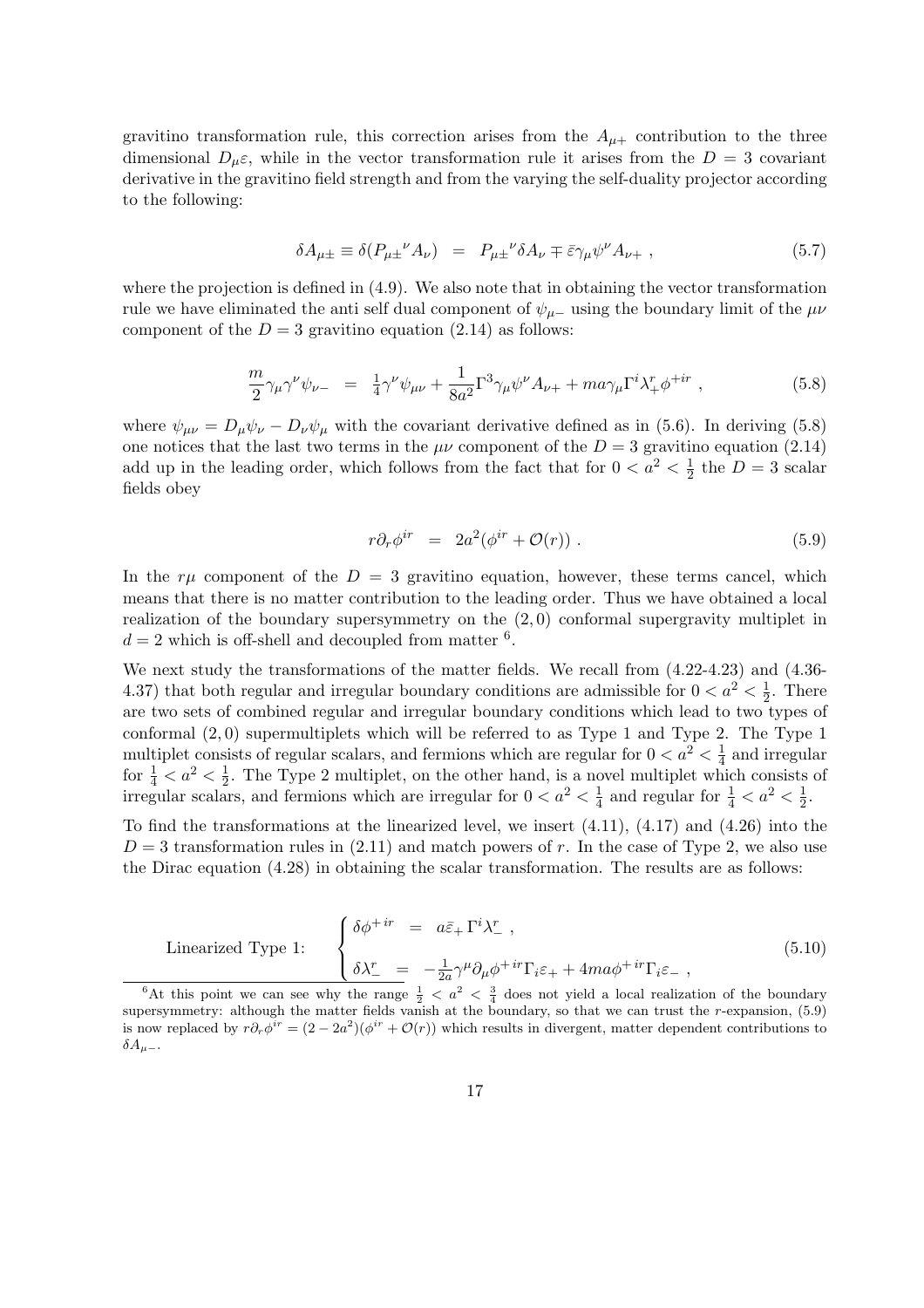Linearized Type 2: 
$$
\begin{cases} \delta \phi^{-ir} = \frac{a}{4m(1-2a^2)} \bar{\varepsilon}_+ \Gamma^i \gamma^\mu \partial_\mu \lambda_+^r + a \bar{\varepsilon}_- \Gamma^i \lambda_+^r ,\\ \delta \lambda_+^r = -2ma^{-1}(1-2a^2) \phi^{-ir} \Gamma_i \varepsilon_+ . \end{cases}
$$
(5.11)

We now turn to the full transformation rules. In the case of the Type 1 multiplet all the nonlinearities vanish except the  $A_{\mu+}$  contribution to the special supersymmetry transformation, and we find the local transformation rules

Full Type 1: 
$$
\begin{cases} \delta \phi^{+ir} = a \bar{\varepsilon} \Gamma^i \lambda_-^r , \\ \delta \lambda_-^r = -\frac{1}{2a} \gamma^\mu \partial_\mu \phi^{+ir} \Gamma_i \varepsilon + 4a \phi^{+ir} \Gamma_i \eta , \end{cases}
$$
 (5.12)

where  $\eta$  is given by (5.6). Note that the gauge field  $A_\mu$  does not appear in the derivative of the scalars  $\phi^{ir}$  in the above formula because the chirality of  $\varepsilon$  projects it to its positive Hodge dual, which is then absorbed into the special supersymmetry parameter  $\eta$ . In other words, the above formulae are  $U(1)$  covariant modulo  $\eta$  transformations.

In the Type 2 case the first nontrivial order the  $D = 3$  Dirac equation now yields the following expression for the negative chirality spinor:

$$
\lambda_{(1)-}^r = \frac{1}{4m(1-2a^2)} \gamma^\mu \hat{D}_\mu \lambda_+^r + \frac{1}{8ma^2} \Gamma^3 \gamma^\mu A_{\mu+} \lambda_+^r , \qquad (5.13)
$$

where  $D_{\mu} \lambda$  is the supercovariant derivative defined by

$$
\widehat{D}_{\mu}\lambda^{r} = \nabla_{\mu}\lambda^{r} + 2ma^{-1}(1 - 2a^{2})\phi^{ir}\Gamma_{i}\psi_{\mu} . \qquad (5.14)
$$

The fact that matter fermions have the  $U(1)$  charge  $-1+\frac{1}{2a^2}$  has been used and  $\nabla_\mu$  is the ordinary Lorentz covariant derivative. Thus the full transformation rules for the Type 2 multiplet reads:

Full Type 2: 
$$
\begin{cases} \delta \phi^{-ir} = \frac{a}{4m(1-2a^2)} \bar{\varepsilon} \Gamma^i \gamma^\mu \hat{D}_\mu \lambda_+^r + \frac{a}{m} \bar{\eta} \Gamma^i \lambda_+^r ,\\ \delta \lambda_+^r = -2ma^{-1} (1-2a^2) \phi^{-ir} \Gamma_i \varepsilon . \end{cases}
$$
(5.15)

In summary, the transformation rules  $(5.4)$  and  $(5.5)$  are those of  $N = (2, 0)$  conformal supergravity [19] consisting of fields  $(e_{\mu}{}^{a}, \psi_{\mu+}, A_{\mu-})$  coupled to either one of the following matter multiplets:

- Type 1: scalar multiplets consisting of scalar fields  $\phi^{ir}$  with Weyl weight  $2a^2$  and negative chirality spinors  $\lambda_{-}^{r}$  with Weyl weight  $\frac{1}{2} + 2a^2$ .
- Type 2: scalar multiplets consisting of scalar fields  $\phi^{ir}$  with Weyl weight 2 *−* 2*a*<sup>2</sup> and positive chirality spinors  $\lambda^r_+$  with Weyl weight  $\frac{3}{2} - 2a^2$ .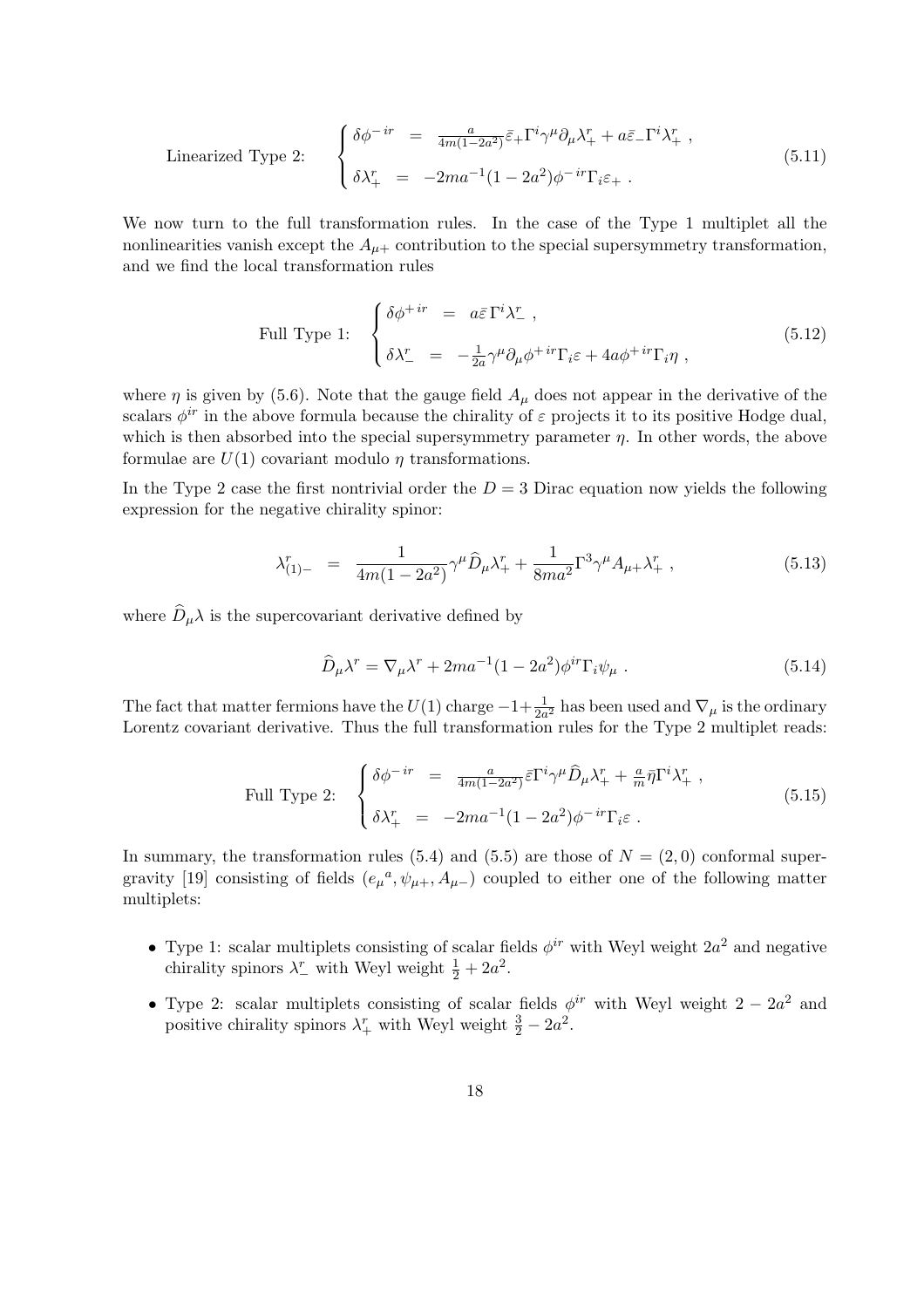The supersymmetry transformation rules (5.5), (5.12) and (5.15) close off-shell as follows

$$
[\delta_{\varepsilon_1}, \delta_{\varepsilon_2}] = \delta_{\xi}(\xi^{\mu}) + \delta_{\Lambda_L}(-\xi^{\mu}\omega_{\mu}) + \delta_{\varepsilon}(-\xi^{\mu}\psi_{\mu}), \qquad (5.16)
$$

$$
[\delta_{\eta}, \delta_{\varepsilon}] = \delta_{\Lambda_D}(-2\bar{\varepsilon}\eta) + \delta_{\Lambda_L}(-2\bar{\varepsilon}\eta) + \delta_{\Lambda}(4a^2\bar{\varepsilon}\Gamma_3\eta) + \delta_{\eta}(\frac{1}{2}\bar{\eta}\psi^{\mu}\gamma_{\mu}\varepsilon) , \qquad (5.17)
$$

where  $\xi^{\mu} = \bar{\varepsilon}_1 \gamma^{\mu} \epsilon_2$ . The arguments on the right hand side are the composite parameters of the relevant transformations. Note the absence of the usual field dependent  $U(1)$  gauge transformation in the commutator of two supersymmetry transformations. In obtaining (5.16-5.17) we have used

$$
\delta\omega_{\mu} = \frac{1}{2}\bar{\varepsilon}\gamma^{\lambda}\psi_{\lambda\mu} + 2\bar{\psi}_{\nu}\gamma_{\mu}\gamma^{\nu}\eta , \qquad (5.18)
$$

which directly follows from  $\omega_{\mu}{}^{ab} = \omega_{\mu} \epsilon^{ab}$  which is determined from its algebraic equation of motion as

$$
\omega_{\mu} = e^{-1} \epsilon^{\rho \sigma} e_{\mu}{}^{a} \partial_{\rho} e_{\sigma a} + \bar{\psi}_{\mu} \gamma^{\nu} \psi_{\nu} . \tag{5.19}
$$

The result (5.16-5.17) is up to cubic fermion terms that may arise through some of the composite *ε* and *η*-transformations, since the transformations (2.11) were themselves up to that order. In the case of Type 1 we have supercovariantized the derivative of  $\phi^{+ir}$ . In the case of Type 2, the supercovariant derivative of  $\lambda^r_+$  is already present, due to the fact that the three-dimensional fermionic matter field equation (2.16) is already supercovariant. However, in this case the closure of two supersymmetries on the fermion requires  $\delta \phi \lambda$  type terms in  $\delta \lambda$  that are expected to arise in the complete transformation rules.

#### **5.2** Case 2:  $\epsilon = -1$  and  $a^2 = \frac{1}{2}$ 2

In this case, we recall the boundary behaviors of the matter fields from  $(4.18)$  and  $(4.27)$  as follows:

$$
\begin{split}\n\phi^{ir} &= 2mr \left[ \phi_{(0)}^{+ir} + (2mr)^2 \phi_{(2)}^{+ir} + \cdots \right] + 2mr \ln(2mr) \left[ \phi_{(0)}^{-ir} + (2mr)^2 \phi_{(2)}^{-ir} + \cdots \right], \\
\lambda^r &= (2mr)^{\frac{1}{2}} \left[ \lambda^r_{(0)+} + 2mr \lambda^r_{(1)-} + \cdots \right] + (2mr)^{\frac{3}{2}} \ln(2mr) \left[ \lambda^r_{(0)-} + 2mr \lambda^r_{(1)+} + \cdots \right] (5.20)\n\end{split}
$$

As we shall show, the regular boundary fields  $(\phi_{(0)}^{-ir}, \lambda_{(0)+}^r)$  form a supermultiplet of Type 1, using the terminology introduced above, according to which multiplets containing the regular scalars are called Type 1 and those containing the irregular scalars are called Type 2. As for the irregular fields  $(\phi_{(0)}^{+ir}, \lambda_{(1)}^r)$ , they will be shown to form an extended multiplet, together with the fields of the Type 1 multiplet.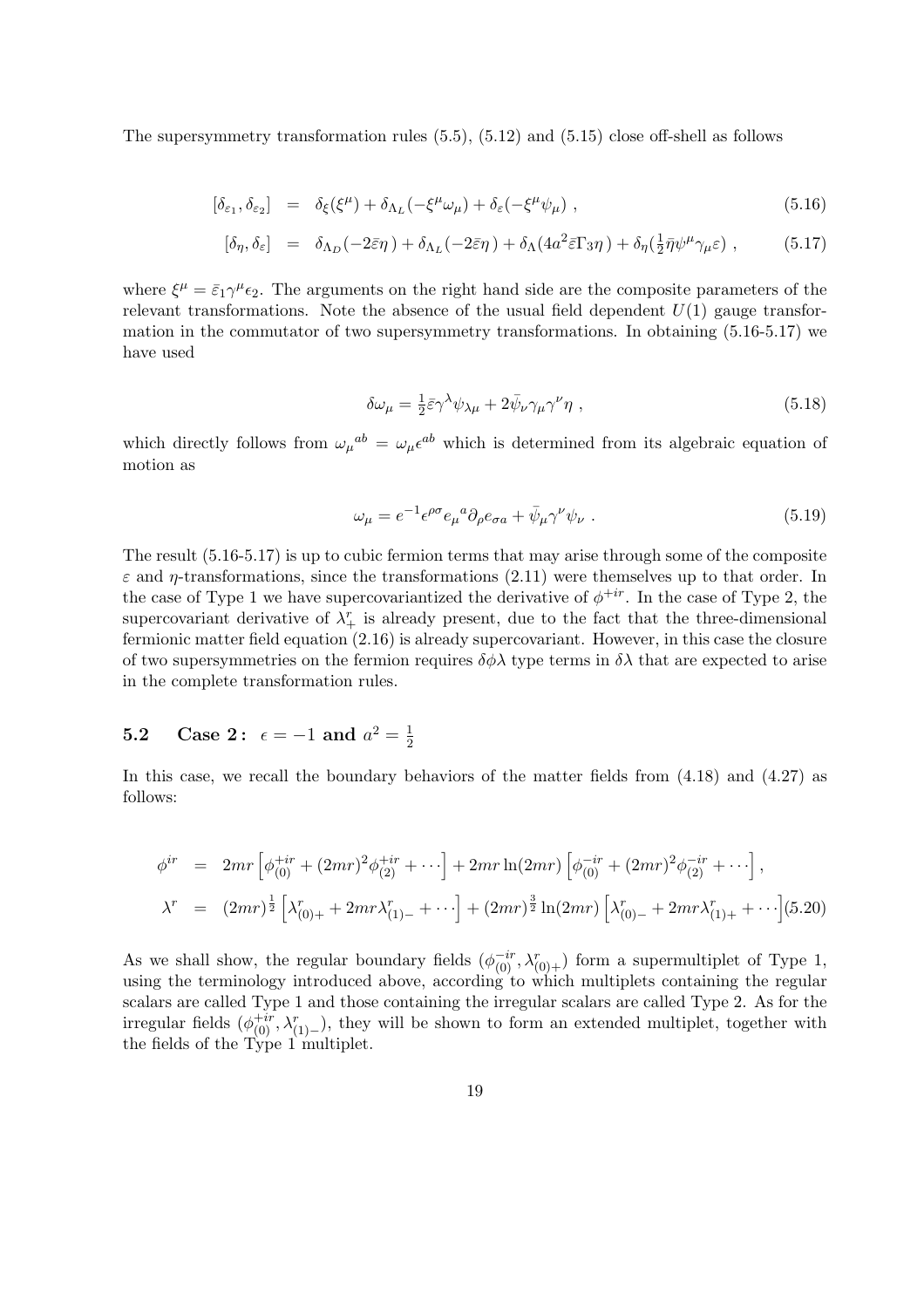Substituting (5.20) into the negative chirality component of the  $\lambda$  field equation we find that there are indeed no conditions on  $\lambda_{(0)+}^r$  and  $\lambda_{(1)-}^r$  and that  $\lambda_{(0)-}^r$  is determined as follows:

$$
\lambda_{(0)-}^r = \frac{1}{2m} \gamma^\mu \hat{D}_\mu \lambda_{(0)+}^r,\tag{5.21}
$$

where

$$
\hat{D}_{\mu} \lambda_{(0)+}^{r} = \nabla_{\mu} \lambda_{(0)+}^{r} + \sqrt{2} m \phi_{(0)}^{-ir} \Gamma_{i} \psi_{(0)\mu +} . \tag{5.22}
$$

As we shall see later,  $\hat{D}_{\mu} \lambda_{(0)+}^{r}$  is supercovariant. Note that the U(1) charge  $(-1+\frac{1}{2a^2})$  vanishes here since  $a^2 = \frac{1}{2}$  $\frac{1}{2}$ .

Let us now examine the boundary behaviour of the local symmetry transformations, starting with the bosonic ones. The bosonic transformations of the matter fields are the same as in the  $0 < a^2 < \frac{1}{2}$  $\frac{1}{2}$  case, except for the dilatation which acts as follows:

$$
\begin{aligned}\n\text{Extended Type 1:} \\
\begin{cases}\n\delta \phi_{(0)}^{-ir} &= -\Lambda_D \phi_{(0)}^{-ir} , \\
\delta \lambda_{(0)+}^r &= -\frac{1}{2} \Lambda_D \lambda_{(0)+}^r , \\
\delta \phi_{(0)}^{+ir} &= -\Lambda_D \phi_{(0)}^{+ir} - \Lambda_D \phi_{(0)}^{-ir} , \\
\delta \lambda_{(1)-}^r &= -\frac{3}{2} \Lambda_D \lambda_{(1)-}^r - \frac{1}{2m} \Lambda_D \gamma^\mu \hat{D}_\mu \lambda_{(0)+}^r .\n\end{cases} \n\end{aligned} \tag{5.23}
$$

We see that due to the logarithmic terms in the expansion and the fact that  $\Delta_+ = \Delta_-$  there is an admixture of the Type 1 fields in the transformations of the irregular fields  $(\phi_{(0)}^{+ir}, \lambda_{(1)}^r)$ . Thus, the full set of fields are considered to form an extended Type 1 multiplet. This multiplet structure will also emerge in the conformal supersymmetry transformation rules.

We next turn to the boundary limits of the supersymmetry transformations. Those of the supergravity multiplet take the same form as given in (5.5), with the replacement  $A_{\mu-} \to A'_{\mu-}$ defined as (we suppress the (0) labels in the supergravity sector):

$$
A'_{\mu-} = A_{\mu-} - \frac{1}{4} \bar{\lambda}^r_{(0)+} \gamma_\mu \Gamma^3 \lambda^r_{(0)+} \tag{5.24}
$$

To see this, we begin by noting that there is an additional log term in the expansion of the Rarita-Schwinger field. By substituting  $(5.20)$  into the  $r\mu$  component of the Rarita-Schwinger field equation we find

$$
\psi_{\mu+}(r,\vec{x}) = (2mr)^{-\frac{1}{2}}\psi_{\mu+} + \cdots,
$$
  

$$
\psi_{\mu-}(r,\vec{x}) = (2mr)^{\frac{1}{2}}\psi_{\mu-} + \frac{1}{\sqrt{2}}(2mr)^{\frac{1}{2}}\ln(2mr)\gamma_{\mu}\phi_{(0)}^{-ir}\Gamma_{i}\lambda_{(0)+}^{r} + \cdots.
$$
 (5.25)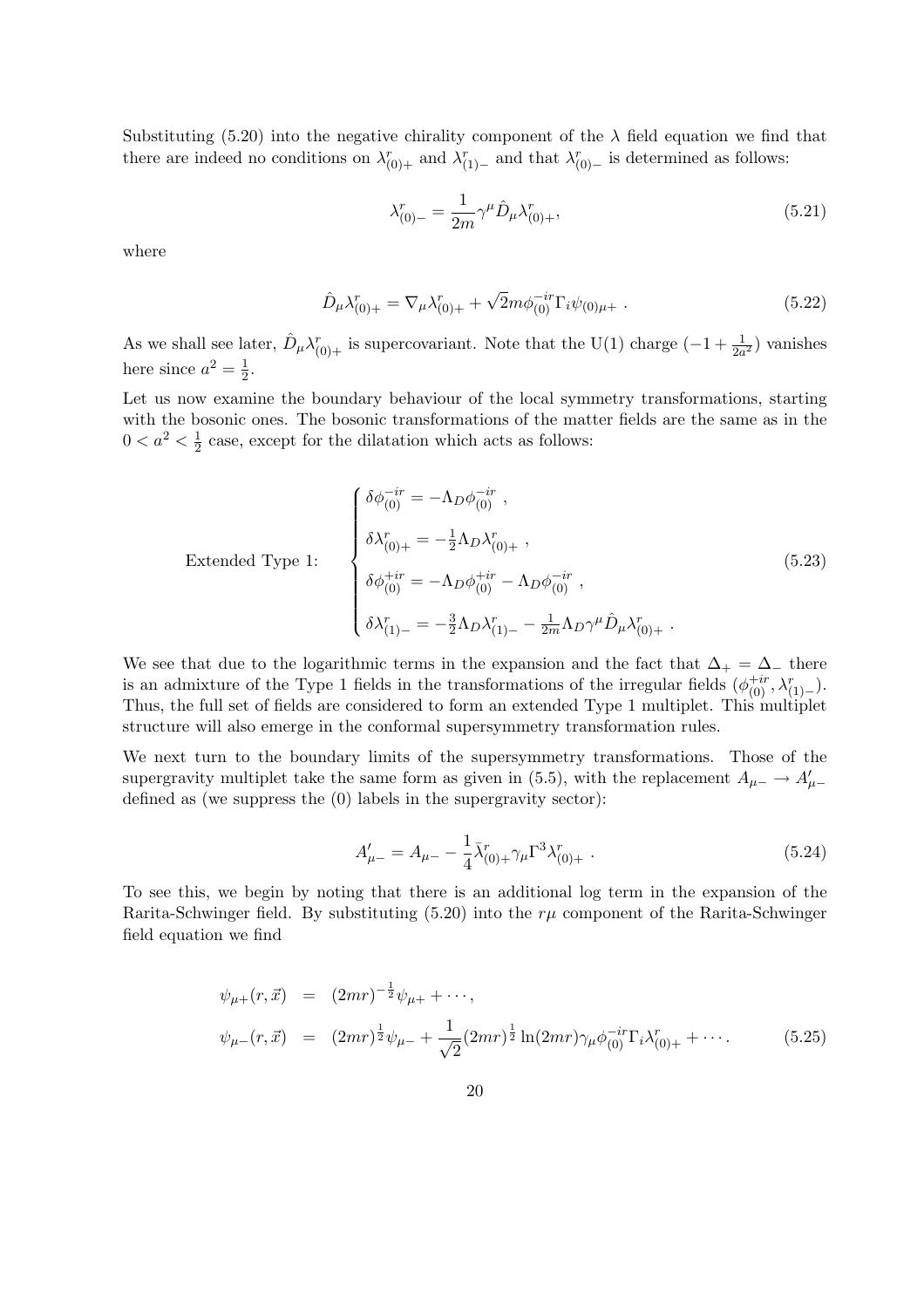The *µν* component of the Rarita-Schwinger field equation gives

$$
\frac{m}{2}\gamma_{\mu}\gamma^{\nu}\psi_{\nu-} = \frac{1}{4}\gamma^{\nu}\psi_{\mu\nu} + \frac{1}{4}\Gamma^{3}\gamma_{\mu}\psi^{\nu}A_{\nu+} + \frac{1}{\sqrt{2}}m\gamma_{\mu}\left(\phi_{(0)}^{+ir} + \frac{1}{2}\phi_{(0)}^{-ir}\right)\Gamma_{i}\lambda_{(0)+}^{r},\tag{5.26}
$$

where  $\psi_{\mu\nu} = D_{\mu}\psi_{\nu} - D_{\nu}\psi_{\mu}$  and  $D_{\mu}\varepsilon = (\nabla_{\mu} - A_{\mu}\Gamma_3)\varepsilon$ . Using this the fermionic transformation of  $A_{\mu-}$  becomes

$$
\delta A_{\mu-} = \frac{1}{2} \bar{\varepsilon} \Gamma^3 \gamma^\nu \psi_{\mu\nu} + \bar{\eta} \Gamma^3 \gamma^\nu \gamma_\mu \psi_\nu - \frac{1}{\sqrt{2}} m \bar{\varepsilon} \gamma_\mu \Gamma_i \Gamma^3 \lambda^r_{(0) +} \phi^{-ir}_{(0)} \ . \tag{5.27}
$$

The matter dependence can be removed by the redefinition (5.24). The field  $A'_{\mu-}$  then transforms as in (5.5) upon the use of  $\lambda_{(0)+}^r$  given below. Altogether, we find the conformal supergravity multiplet transformations (5.5), with  $a^2 = \frac{1}{2}$  $\frac{1}{2}$ .

We next study the supersymmetry transformations of the matter fields near the boundary. We find after rescaling  $\phi^{\pm} \rightarrow \frac{1}{\sqrt{2}}$  $\frac{1}{2}\phi^{\pm}$  (and dropping the (0)'s for notational simplicity)

$$
\text{Extended Type 1:} \quad \begin{cases} \delta \phi^{-ir} &= \frac{1}{2m} \bar{\varepsilon} \Gamma^i \gamma^\mu \hat{D}_\mu \lambda_+^r \;, \\ \delta \lambda_+^r &= -m \phi^{-ir} \Gamma_i \varepsilon \;, \\ \delta \phi^{+ir} &= \bar{\varepsilon} \Gamma^i \lambda_-^{'r} + \frac{1}{m} \bar{\eta} \Gamma^i \lambda_+^r \;, \\ \delta \lambda_-^{'r} &= -\frac{1}{2} \gamma^\mu \partial_\mu \phi^{+ir} \Gamma_i \varepsilon + 2 \Gamma_i \eta \left( \phi^{+ir} + \frac{1}{2} \phi^{-ir} \right) \;, \end{cases} \tag{5.28}
$$

where we have used the field equation (5.21) and made the field redefinition

$$
\lambda_{-}^{'r} = \lambda_{(1)-}^{r} - \frac{1}{4m} \gamma^{\mu} A_{\mu+} \Gamma^3 \lambda_{(0)+}^{r}.
$$
\n(5.29)

We observe that  $(\phi^{-ir}, \lambda^r_+)$  form a Type 1 submultiplet, whose fields are inert under the conformal supersymmetry transformations, and whose supersymmetry transformations can be obtained by rescaling the fields of the Type 2 multiplet (5.15) as  $\phi^{-ir} \to (1 - 2a^2)^{-1} \phi^{-ir}$  and  $\lambda_+ \to 2\sqrt{2\lambda_+}$ , and taking the limit  $a^2 \to \frac{1}{2}$ . Correspondingly, the superalgebra closes as in  $(5.16-5.17)$  by setting  $a^2 = \frac{1}{2}$  $\frac{1}{2}$ . The fields  $(\phi^{+ir}, \lambda'_{-})$ , on the other hand, transform into each other under the ordinary supersymmetry transformations, but transform into  $(\phi^{-ir}, \lambda^r_+)$  under the conformal supersymmetry transformations. (This is similar to the situation of the dilatation transformation laws (5.23). Therefore, we view the enlarged set of fields  $(\phi^{+ir}, \phi^{-ir}, \lambda'_{-}, \lambda''_{+})$  as forming a conformal supermultiplet, with closure given by  $(5.16-5.17)$  for  $a^2 = \frac{1}{2}$  $\frac{1}{2}$  (with dilatation transformation (5.23)). This extended Type 1 multiplet can be truncated consistently to an ordinary Type 1 multiplet by setting the Type 2 submultiplet equal to zero, but the reverse is not consistent.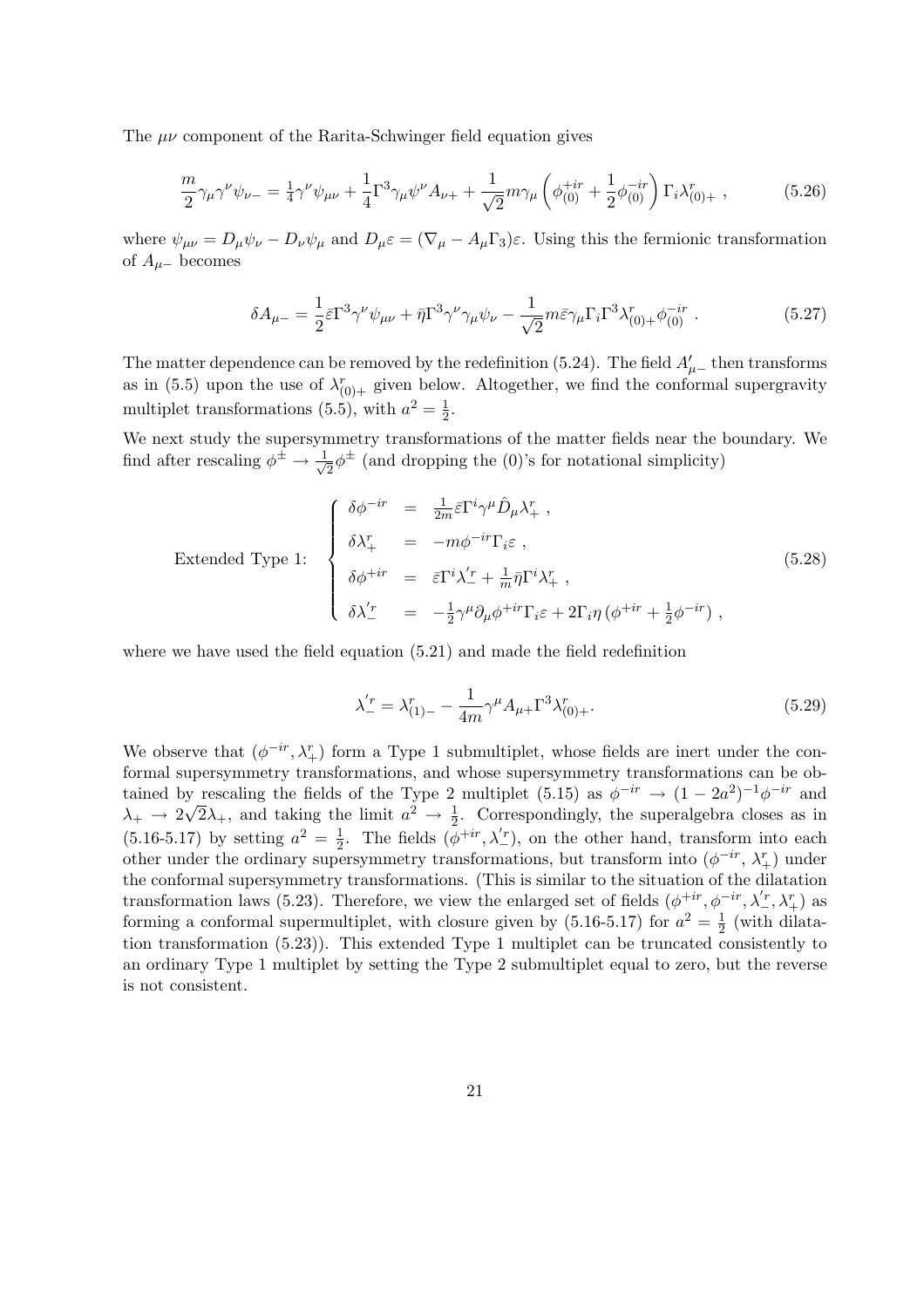### **5.3** Case 3:  $a^2 = 0$

In this case the boundary behavior of the matter fields is given by

$$
\phi = \left[ \phi_{(0)}^+ + (2mr)^2 \phi_{(2)}^+ + \cdots \right] + (2mr)^2 \ln(2mr) \left[ \phi_{(0)}^- + (2mr)^2 \phi_{(2)}^- + \cdots \right],
$$
  
\n
$$
\lambda = (2mr)^{\frac{1}{2}} \left[ \lambda_{(0)-} + 2mr \lambda_{(1)+} + (2mr)^2 \lambda_{(2)-} + \cdots \right]
$$
  
\n
$$
+ (2mr)^{\frac{3}{2}} \ln(2mr) \left[ \lambda_{(0)+} + 2mr \lambda_{(1)-} + \cdots \right].
$$
\n(5.30)

The supersymmetric variations of the zweibein and gravitino are as in (5.5) while the transformation of  $A_{\mu-}$  has a subtlety due to the fact that there is an additional log term in the expansion of the Rarita-Schwinger field. Taking this into account, from the Rarita-Schwinger field equation we find

$$
\psi_{\mu+}(r,\vec{x}) = (2mr)^{-\frac{1}{2}}\psi_{\mu+} + \cdots,
$$
  

$$
\psi_{\mu-}(r,\vec{x}) = (2mr)^{\frac{1}{2}}\psi_{(0)\mu-} + \frac{1}{4m}(2mr)^{\frac{1}{2}}\ln(2mr)\Gamma_i\gamma^{\nu}\gamma_{\mu}\lambda^{r}_{(0)} - \partial_{\nu}\phi^{+ir}_{(0)} + \cdots, (5.31)
$$

$$
\frac{m}{2}\gamma_{\mu}\gamma^{\nu}\psi_{(0)\nu-} = \frac{1}{4}\gamma^{\nu}\psi_{\mu\nu+} + \frac{1}{8}\Gamma^3\gamma_{\mu}\psi_{+}^{\nu}A_{\nu+} - \frac{1}{8}\Gamma_i\gamma_{\mu}\gamma^{\nu}\lambda_{(0)}^{r} - \partial_{\nu}\phi_{(0)}^{+ir} ,\qquad (5.32)
$$

where  $\psi_{\mu\nu} = D_{\mu}\psi_{\nu} - D_{\nu}\psi_{\mu}$  with the U(1) connection term in  $D_{\mu}\psi$  shifted as in (3.8). Using this the fermionic transformation of  $A_{\mu}$ <sup>−</sup> becomes

$$
\delta A_{\mu-} = \bar{\varepsilon} \Gamma^3 \gamma^{\nu} \psi_{(0)\mu\nu+} + 2\bar{\eta} \Gamma^3 \gamma^{\nu} \gamma_{\mu} \psi_{(0)\nu+} - \frac{1}{2} \bar{\varepsilon} \Gamma^3 \Gamma_i \gamma_{\mu} \gamma^{\nu} \lambda_{(0)-}^r \partial_{\nu} \phi_{(0)}^{+ir} , \qquad (5.33)
$$

where we have used (5.7). To cancel the matter contributions, we first need to examine the transformations of the matter fields. ¿From the matter field equations and the boundary conditions stated earlier for the case at hand, we find that the independent fields at the boundary are  $(\phi_{(0)}^{+ir}, \lambda_{(0)-}^r, \phi_{(2)}^{+ir}, \lambda_{(1)+}^r)$ . Under dilatations, these fields are found to transform as

$$
\delta \phi_{(0)}^{+ir} = 0,
$$
  
\n
$$
\delta \lambda_{(0)-}^r = -\frac{1}{2} \Lambda_D \lambda_{(0)-}^r,
$$
  
\n
$$
\delta \phi_{(2)}^{+ir} = -2 \Lambda_D \phi_{(2)}^{+ir} - \Lambda_D \phi_{(0)}^{-ir},
$$
  
\n
$$
\delta \lambda_{(1)+}^r = -\frac{3}{2} \Lambda_D \lambda_{(1)+}^r - \Lambda_D \lambda_{(0)+}^r,
$$
\n(5.34)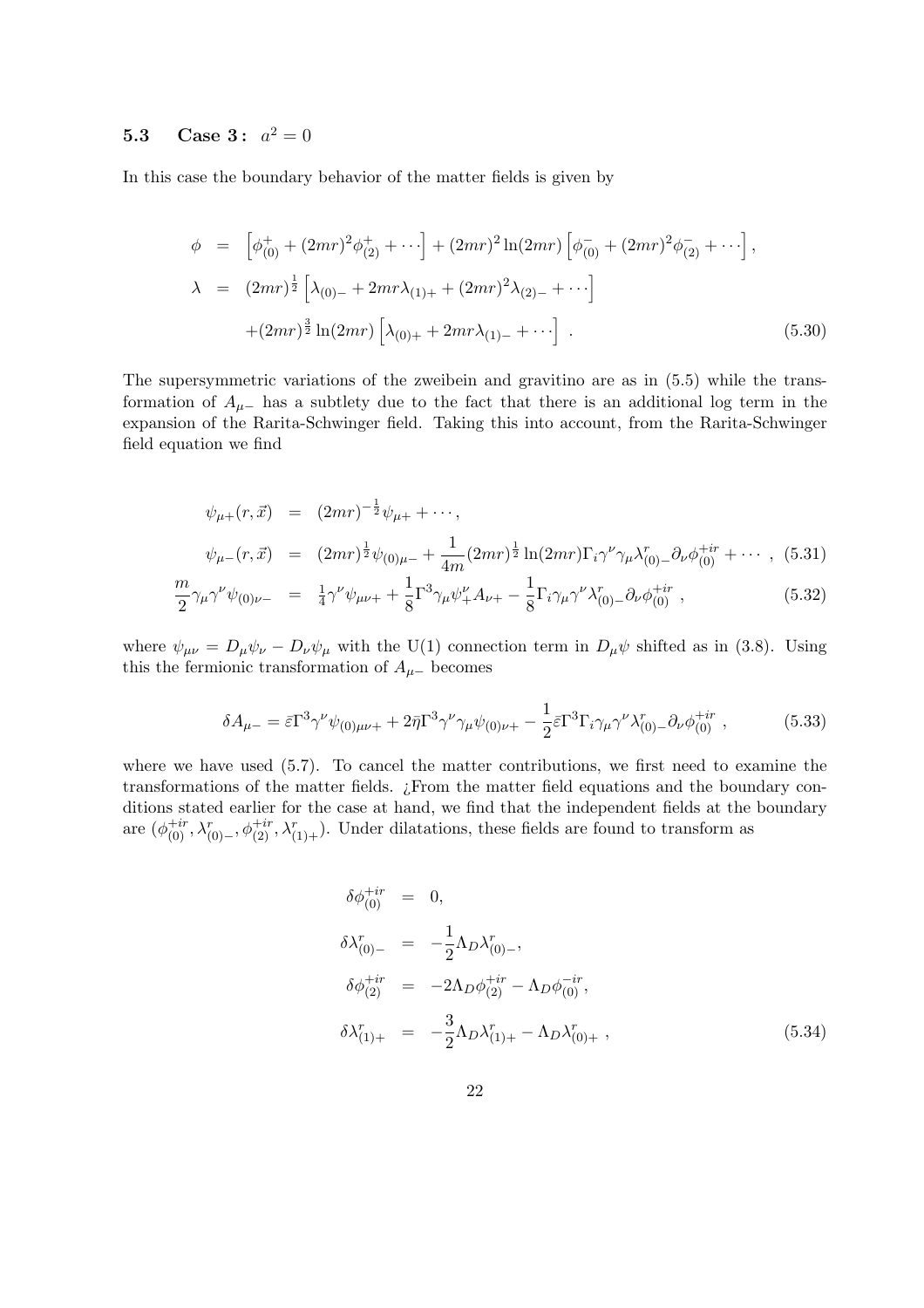where, again, a mixing of the type observed earlier in the case of  $a^2 = \frac{1}{2}$  $\frac{1}{2}$  arises here. The fermionic transformation of the matter fields also exhibit this kind of mixing:

$$
\delta \phi_{(0)}^{+ir} = \bar{\varepsilon}_{(0)+} \Gamma^{i} \lambda_{(0)-}^{r},
$$
\n
$$
\delta \lambda_{(0)-}^{r} = -\frac{1}{2} \Gamma_{i} \gamma^{\mu} \varepsilon_{(0)+} \partial_{\mu} \phi_{(0)}^{+ir},
$$
\n
$$
\delta \phi_{(2)}^{+ir} = \bar{\varepsilon}_{(0)+} \Gamma^{i} \lambda_{(2)-}^{r} + \bar{\varepsilon}_{(0)-} \Gamma^{i} \lambda_{(1)+}^{r},
$$
\n
$$
\delta \lambda_{(1)+}^{r} = -\frac{1}{2} \Gamma_{i} \gamma^{\mu} \varepsilon_{(0)-} \partial_{\mu} \phi_{(0)}^{+ir} - 2m \Gamma_{i} \varepsilon_{(0)+} \left( \phi_{(2)}^{+ir} + \frac{1}{2} \phi_{(0)}^{-ir} \right),
$$
\n(5.35)

where  $\phi_{(0)}^{-ir} = -\frac{1}{8m^2} \nabla^{\mu} \partial_{\mu} \phi_{(0)}^{+ir}$  and  $\lambda_{(2)-}^{r}$  is a more complicated function of the independent fields.

Armed with this result, we first redefine  $A_\mu$  as in (3.9) so that the newly defined field  $A'_{\mu-}$ transforms precisely as in (5.5), that is without any matter contributions, as expected from an off-shell conformal supergravity multiplet. As for the interpretation of the matter multiplet transformations, surprisingly enough, the story is somewhat more complicated. While the  $\varepsilon_{(0)}$ − parameter can be redefined into the special supersymmetry parameter  $\eta$  as in (5.6), a close examination of the transformation rules  $\delta \phi_{(2)}^{+ir}$  and  $\delta \lambda_{(1)+}^r$  shows that the dependence of the result on  $A_{\mu+}$  and the special supersymmetry gauge field, which is an appropriately redefined  $ψ$ <sup>*μ*</sup><sup>−</sup>, cannot be removed unless certain equations of motion are imposed. However, these gauge fields are determined in terms of the independent fields as nonlocal expressions. Therefore, in order to realize the conformal supersymmetry on the boundary in a local fashion, we need to remove the dependence on these dependent gauge fields. This can be achieved by setting

$$
\left(g^{\mu\nu} - \frac{\epsilon^{\mu\nu}}{\sqrt{-g}}\right) \hat{D}_{\nu}\phi_{(0)}^{+ir} = 0 , \qquad \gamma^{\mu}\hat{D}_{\mu}\lambda_{(0)-}^{r} = 0 , \qquad (5.36)
$$

where the supercovariant derivatives are defined in a standard way in accordance with the supersymmetry variations (5.35), and  $\hat{D}_{\nu} \lambda_{(0)-}^r$  contains the shifted field  $A'_{\mu-}$ . These field equations transform into each other under the supersymmetry variations (5.35), as they should.

Imposing the on-shell conditions (5.36), and recalling that the derivatives on (5.35) need to be supercovariantized when considering the higher order fermion terms, we find that the  $\varepsilon_{(0)-}$  term in the last equation in (5.35) drops out, and that the boundary evaluation of the  $D=3$  matter field equations imply that

$$
\phi_{(0)}^{-ir} = 0 , \qquad \lambda_{(0)+}^r = 0 , \qquad (5.37)
$$

$$
\lambda_{(2)-}^r = \frac{1}{4m} \gamma^\mu \left( \hat{D}_\mu \lambda_{(1)+}^r + \frac{1}{2} A_{\mu+} \Gamma^3 \lambda_{(1)+}^r \right) , \qquad (5.38)
$$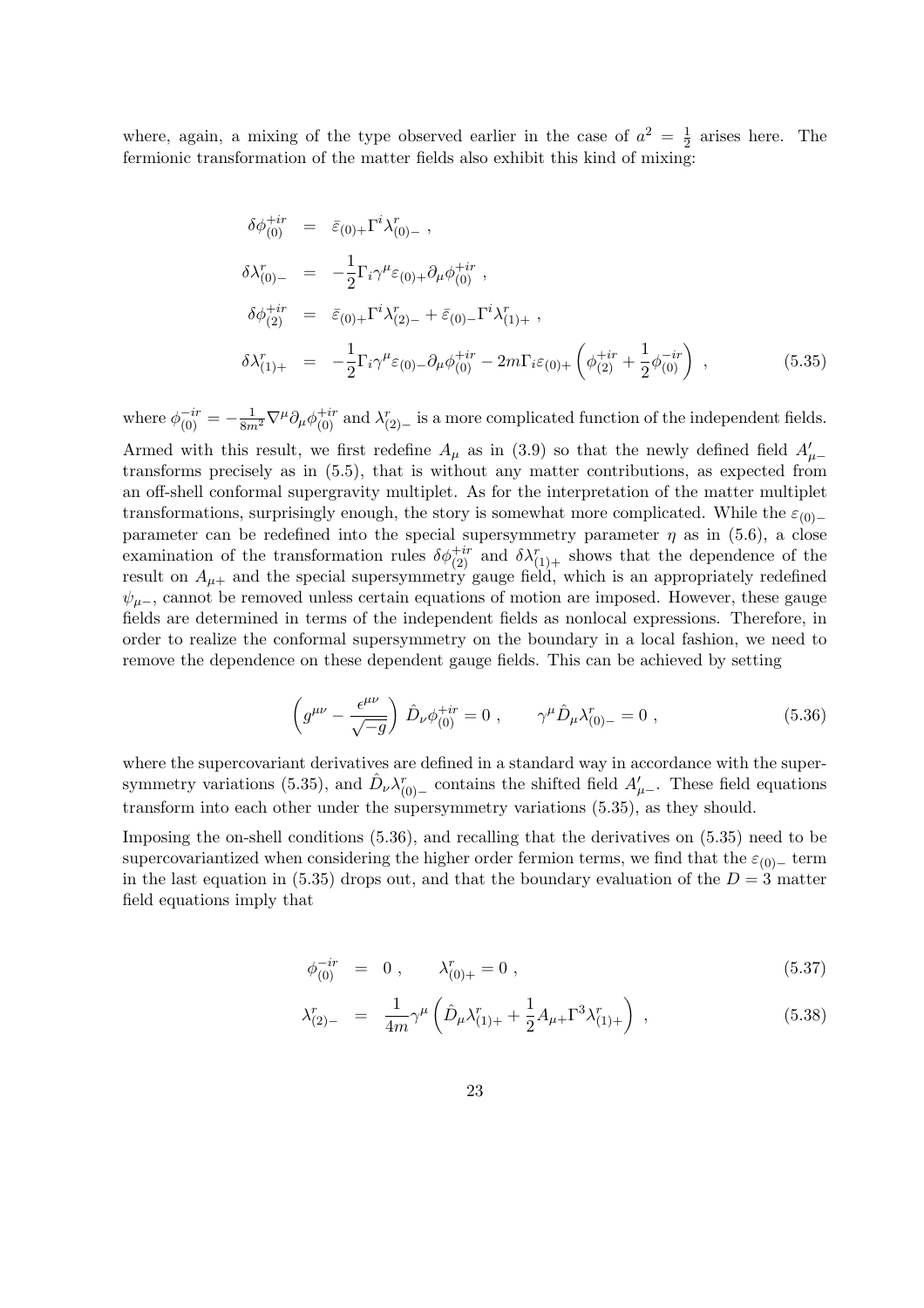with the supercovariant derivatives defined in standard way. Substituting these results in (5.35), the  $A_{\mu+}$  dependent term can be absorbed into redefinition of  $\varepsilon_{(0)-}$  to yield the special supersymmetry parameter  $\eta$ , and all in all, the supersymmetry transformation rules (5.35) for the independent field disentangle into those of two separate multiplet of fields as follows (dropping the (0) and chirality labels on the conformal supergravity fields and parameters):

Type 1: 
$$
\begin{cases} \delta\phi_{(0)}^{+ir} = \bar{\varepsilon}\Gamma^i\lambda_{(0)-}^r, \\ \delta\lambda_{(0)-}^r = -\frac{1}{2}\Gamma_i\gamma^\mu\varepsilon\partial_\mu\phi_{(0)}^{+ir}, \\ \delta\phi_{(2)}^{+ir} = \frac{1}{4m}\bar{\varepsilon}\Gamma^i\gamma^\mu\hat{D}_\mu\lambda_{(1)+}^r + \frac{1}{m}\bar{\eta}\Gamma^i\lambda_{(1)+}^r, \\ \delta\lambda_{(1)+}^r = -2m\Gamma_i\varepsilon\phi_{(2)}^{+ir}. \end{cases}
$$
(5.40)

Again, we have used the terminology of Type 1 and Type 2, according to whether the multiplet contains regular or irregular scalar fields. The result for Type 1 agrees with that of [19], where  $(2,0)$  conformal supergravity and its coupling to a sigma model in  $D=2$  is constructed. All the fields occurring in both multiplets above now have definite Weyl weights since the mixings in the dilatation transformations (5.34) disappear upon the use of (5.37-5.38).

The algebra  $(5.39-5.40)$  closes as in  $(5.17)$ . In interpreting the composite U(1) transformation, the composite parameter must be rescaled by  $a^2$ , since  $A_\mu$  has been rescaled by  $a^2$ , prior to taking the limit  $a^2 \to 0$ . The closure of the algebra can be seen from the fact that the Type 1 and Type 2 multiplets here can be obtained from the Type 1 and Type 2 multiplets found Section 5.1 for  $0 < a^2 < \frac{1}{2}$  $\frac{1}{2}$ , by first rescaling the scalar fields as  $\phi \to a\phi$  and then taking  $a^2 \to 0$ .

## **6 Conclusions**

In this paper we have analyzed the behaviour of (2,0) gauged supergravity coupled to matter in  $D = 3$  near the boundary of AdS. We have exhibited the role of the bulk supergravity and matter field equations in determining the realization of conformal supersymmetry on the boundary of AdS. We have found that various types of matter multiplets emerge at the boundary in addition to a universal (2,0) conformal supergravity multiplet These multiplets involve fields whose conformal dimensions depend on the radius of the Kählerian sigma model coset space and on the gravitational coupling constant (set equal to 1 in most of the paper). The nature of the boundary conformal multiplets found depends crucially on the ratio of these constants. Interestingly, the local supersymmetry of the  $D=3$  theory does not fix this ratio nor the sign of the sigma model curvature constant, though the most interesting boundary conditions turn out to be possible for noncompact sigma model coset space whose curvature scalar is restricted to lie in a finite range in units of the *D* = 3 Planck length, as discussed in Section 5. In the case of flat sigma model manifold, we find a connection between the model of [10] and that of Izquierdo and Townsend [9].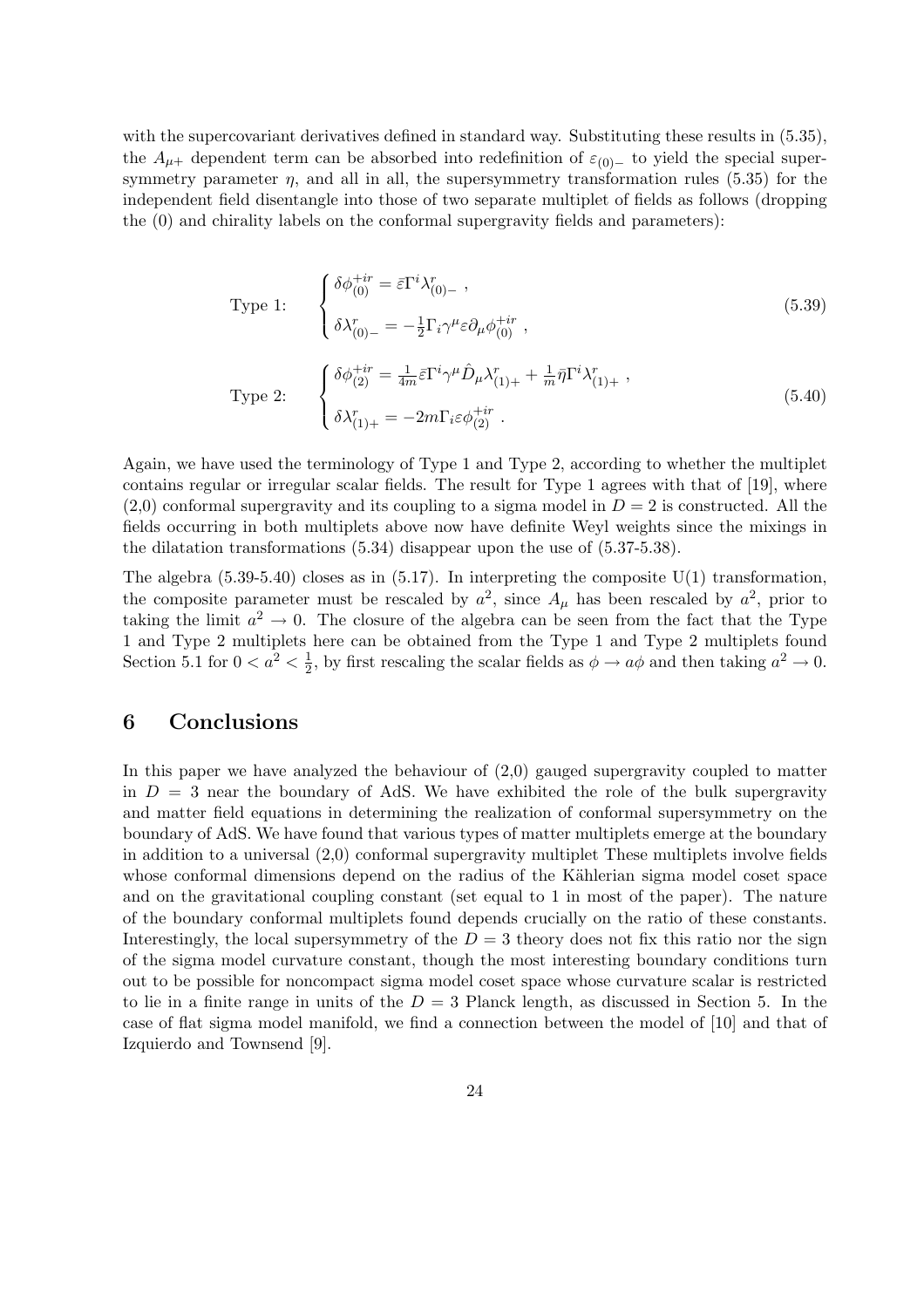We have seen that there are several subtleties in choosing the boundary conditions for the matter fields. In particular, we find that both regular and irregular boundary conditions can be imposed on the matter fields as a consequence of the fact that scalar fields with sufficiently negative mass-squared can be associated with CFT operators of two possible dimensions on the boundary. In fact, this phenomenon has already been observed in [15] in the context of  $AdS_5 \times T^{1,1}$  compactification of Type IIB string theory. Here, we provide another example of this phenomenon, and we find the resulting CFT supergravity plus matter symmetry transformations. Somewhat surprisingly, we also find an interesting conformal supermultiplet structure on the boundary that involve fields which do not have definite Weyl weights but rather mix with other fields of the multiplet under dilatations. In this novel multiplet the superconformal symmetry is also realized in an unconventional fashion.

In the case of irregular boundary conditions the analysis had to be restricted for certain values of the sigma model radius, referred to as Case 1 in Section 5, such that the effects of the nonlinear contributions from the regular fields to the transformations of the irregular fields were omitted. The inclusion of both regular and irregular fields is necessary for the interpretations of the AdS/CFT correspondence. The study of these effects is intimately connected with the identification of the boundary conformal field theory, which lies beyond the scope of this paper.

We conclude by commenting on some of the interesting open problems. Firstly, it is clearly desirable to find an M-theoretic origin of the model studied here. The structure of the conformal supermultiplets that we have found on the boundary provide information on a class of operators which the boundary CFT must contain but do not provide the full data required to specify uniquely the the CFT in question. It is conceivable that an M-theoretic origin of the model exists only for a certain critical value of the sigma model curvature constant. At any rate, many of the features encountered in the analysis of the (2*,* 0)*, AdS*<sup>3</sup> supergravity plus matter system studied here are likely to arise in the (4*,* 4)*, AdS*<sup>3</sup> supergravity plus matter system which arises in the  $AdS_3 \times S^3$  compactification of  $(2,0), D = 6$  supergravity coupled to tensor multiplets, whose embedding in M-theory is known. We hope that the results presented here may give a flavor of what to expect in that case. Indeed, these results may also prove useful in analysing higher dimensional AdS supergravity plus matter systems as well.

It would also be interesting to extend the above analysis to a generalized setup in which the boundary conditions are imposed on a surface which is a finite distance away from the AdS boundary. This is expected to provide an understanding of how a supergravity plus matter system can be localized on a brane worldvolume in a Randall-Sundrum like scenario. This leads to normalizable bulk modes which correspond to fluctuating boundary modes. The boundary CFT, which is dual to the matter coupled supergravity in the bulk, should therefore be supplemented by an off-shell Lagrangian for the (fluctuating) boundary supergravity/matter modes. Thus, the total dynamics is that of the boundary CFT plus the localized, matter coupled bulk supergravity. In this context the unexpected result of Section 5.3, in the form of the on-shell constraint given in (5.36), indicates that ordinary off-shell as well as chiral two-dimensional matter systems may be localized on the brane. We finally remark that we expect the proper vacuum for this setup to be the black string (domain wall) solution of [10], rather than the anti-de Sitter vacuum. It would therefore be interesting to extend the bulk theory by the inclusion of two-form potentials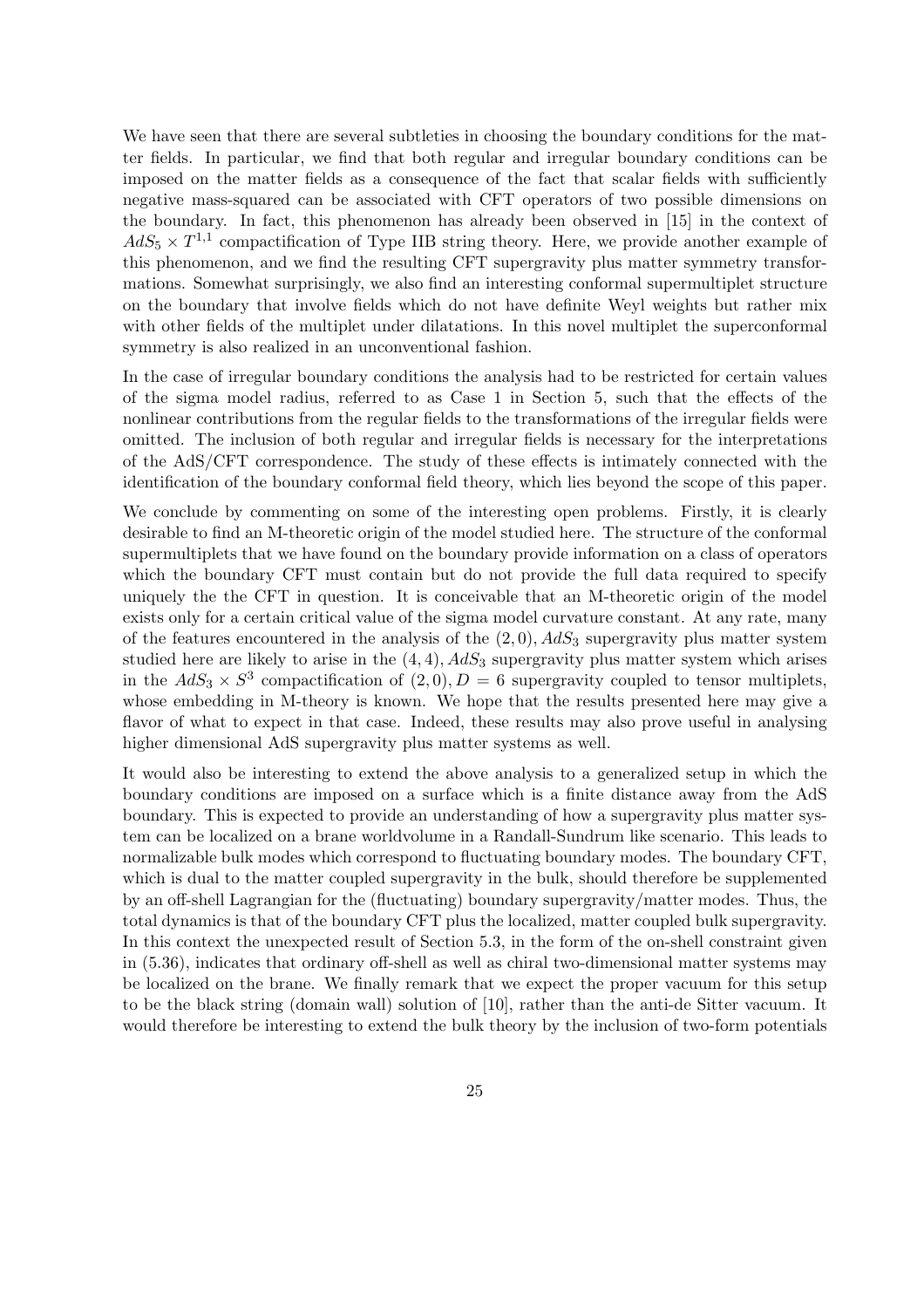and to give the supersymmetric coupling of these black strings to the bulk supergravity [20]

#### **Acknowledgments**

We thank Kostas Skenderis for valuable discussions. The work of E.S. has been supported in part by NSF Grant PHY-0070964, the work of Y.T. in part by the Grant-in-Aid for Scientific Research on Priority Area 707 "Supersymmetry and Unified Theory of Elementary Particles", Japan Ministry of Education, and the work of P.S. in full by Stichting FOM, Netherlands.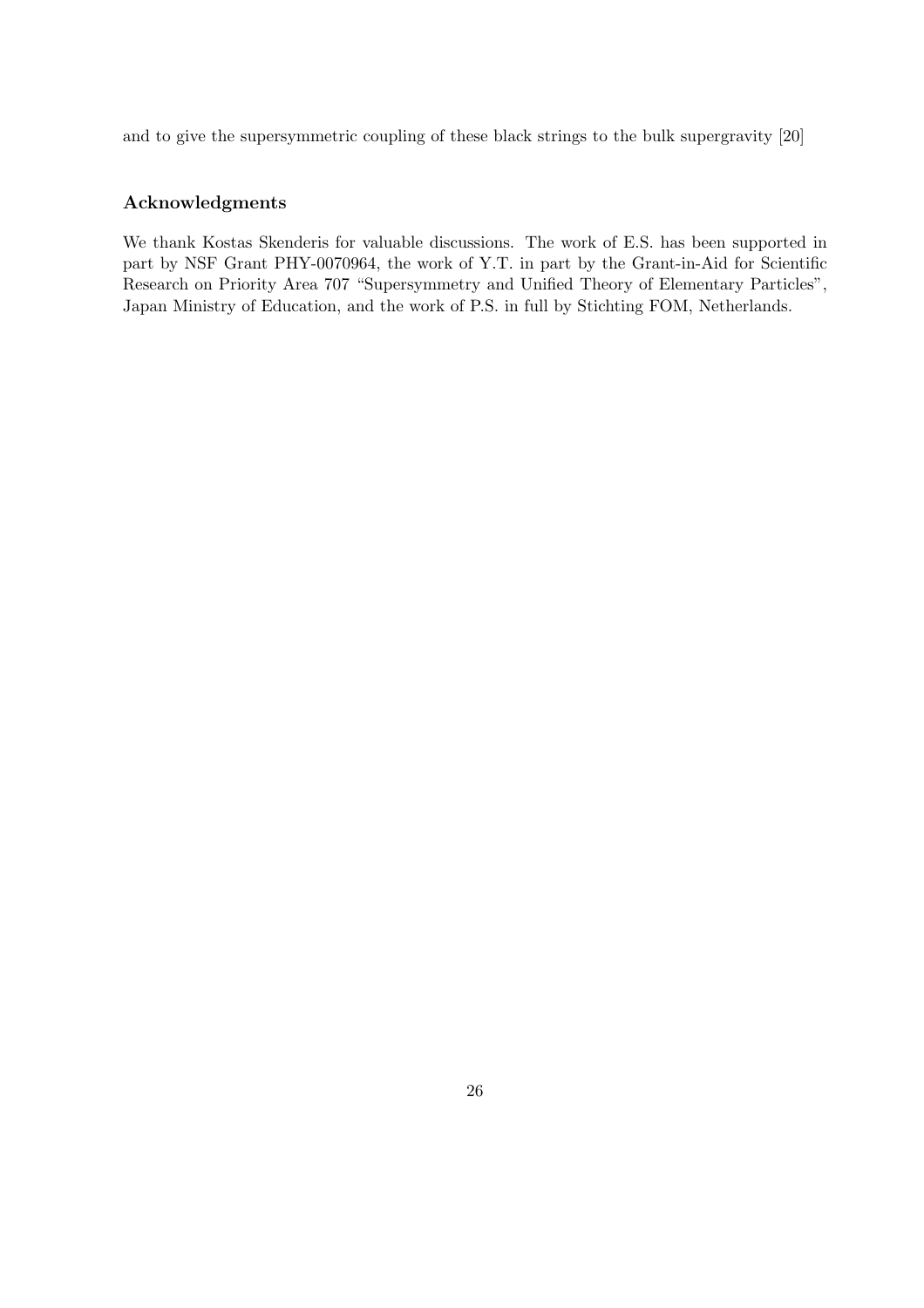### **References**

- [1] M. Nishimura and Y. Tanii, *Supersymmetry in the AdS/CFT correspondence*, Phys. Lett. **446B** (1999) 37, hep-th/9810148.
- [2] M. Nishimura and Y. Tanii, *Super Weyl anomalies in the AdS/CFT correspondence*, Int. J. Mod. Phys. **A14** (1999) 3731, hep-th/9904010.
- [3] M. Banados, K. Bautier, O. Coussaert, M. Henneaux and M. Ortiz, *Anti-de Sitter/CFT Correspondence in three-dimensional supergravity*, Phys. Rev. **D58** (1998) 085020, hep-th/9805165.
- [4] M. Henneaux, L. Maoz and A. Schwimmer, *Asymptotic dynamics and asymptotic symmetries of three-dimensional extended AdS supergravity*, Annals Phys. **282** (2000) 31, hep-th/9910013.
- [5] M. Nishimura and Y. Tanii, *Local Symmetries in the AdS*7*/CF T*<sup>6</sup> *correspondence*, Mod. Phys. Lett. **A14** (1999) 2709, hep-th/9910192.
- [6] M. Nishimura, *Conformal supergravity from the AdS/CFT correspondence*, Nucl. Phys. **B588** (2000) 471, hep-th/0004179.
- [7] V. Balasubramanian, E. Gimon, D. Minic and J. Rahmfeld, *Four dimensional conformal supergravity from AdS space*, Phys. Rev. **D59** (1999) 046003, hep-th/0007211.
- [8] A. Achucarro and P.K. Townsend, *A Chern-Simons action for three-dimensional AdS supergravity theories*, Phys. Lett **180B** (1986) 89.
- [9] J.M. Izquierdo and P.K. Townsend, *Supersymmetric spacetimes in (2+1) AdS-supergravity models*, Class. Quant. Grav. **12** (1995) 895, gr-qc/9501018.
- [10] N.S. Deger, A. Kaya, E. Sezgin and P. Sundell, *Matter coupled AdS*<sup>3</sup> *supergravities and their black strings*, Nucl. Phys. **B573** (2000) 275, hep-th/9908089.
- [11] H. Nicolai and H. Samtleben, *Maximal gauged supergravity in three dimensions*, hep-th/0010076.
- [12] N.S. Deger, A. Kaya, E. Sezgin and P. Sundell, *Spectrum of D* = 6*, N* = 4*b supergravity on*  $AdS_3 \times S^3$ , Nucl. Phys. **B536** (1998) 110, hep-th/9804166.
- [13] J. de Boer, *Six-dimensional supergravity on*  $S^3 \times AdS_3$  *and 2d conformal field theory*, Nucl. Phys. **B548** (1999) 139, hep-th/9806104.
- [14] V. Balasubramanian, P. Kraus and A. Lawrence, *Bulk vs. boundary dynamics in anti-Sitter spacetime*, Phys. Rev. D59 (1999) 046003, *hep-th/9805171*.
- [15] I. R. Klebanov and E. Witten, *AdS/CFT correspondence and symmetry breaking*, Nucl. Phys. **B556** (1999) 89, hep-th/9905104.